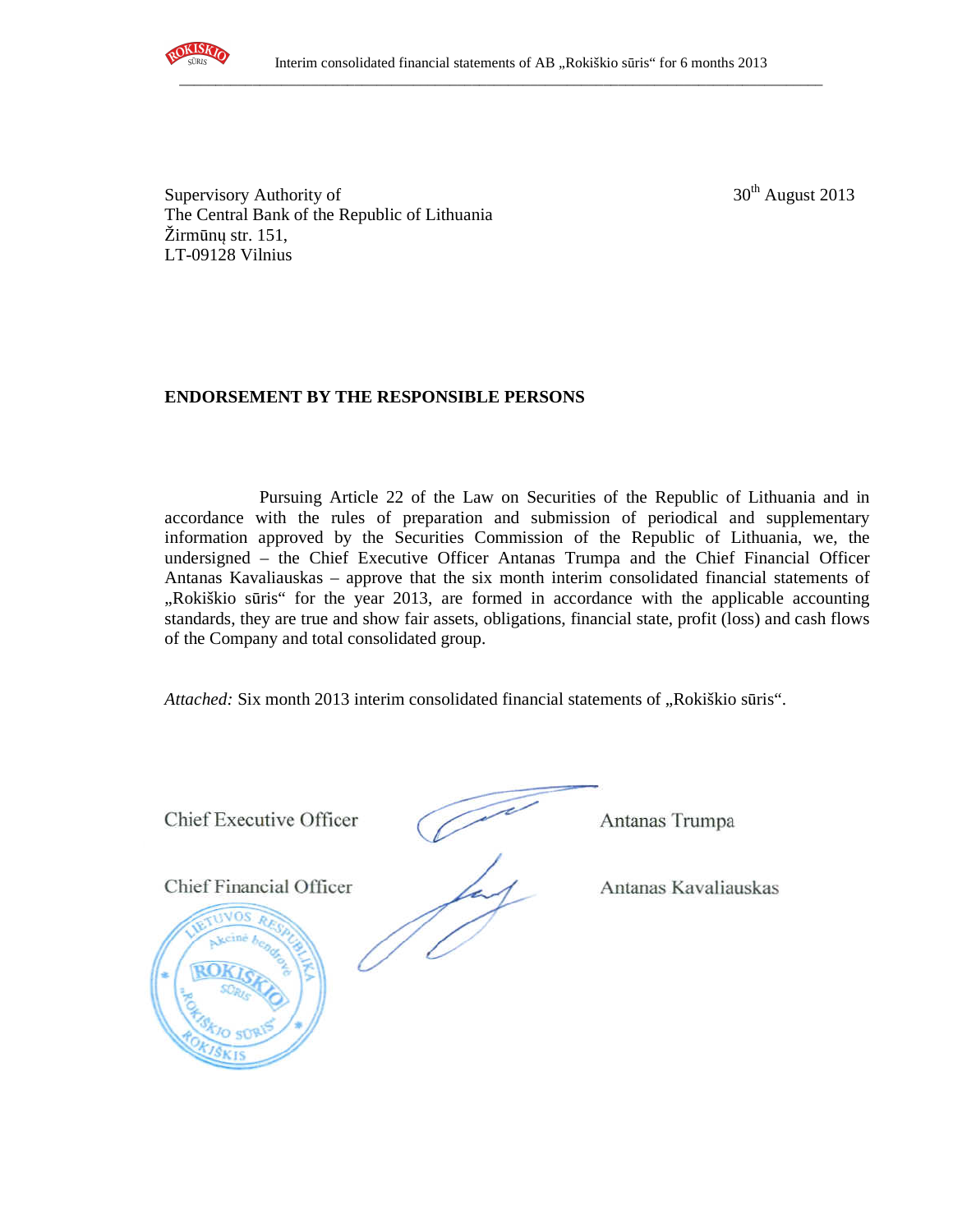



# **A SET OF INTERIM CONSOLIDATED FINANCIAL STATEMENTS OF ROKISKIO SURIS AB FOR SIX MONTH PERIOD OF THE YEAR 2013**

*(Prepared in accordance with the rules of preparation and submission of periodical and supplementary information approved by the Securities Commission of the Republic of Lithuania)*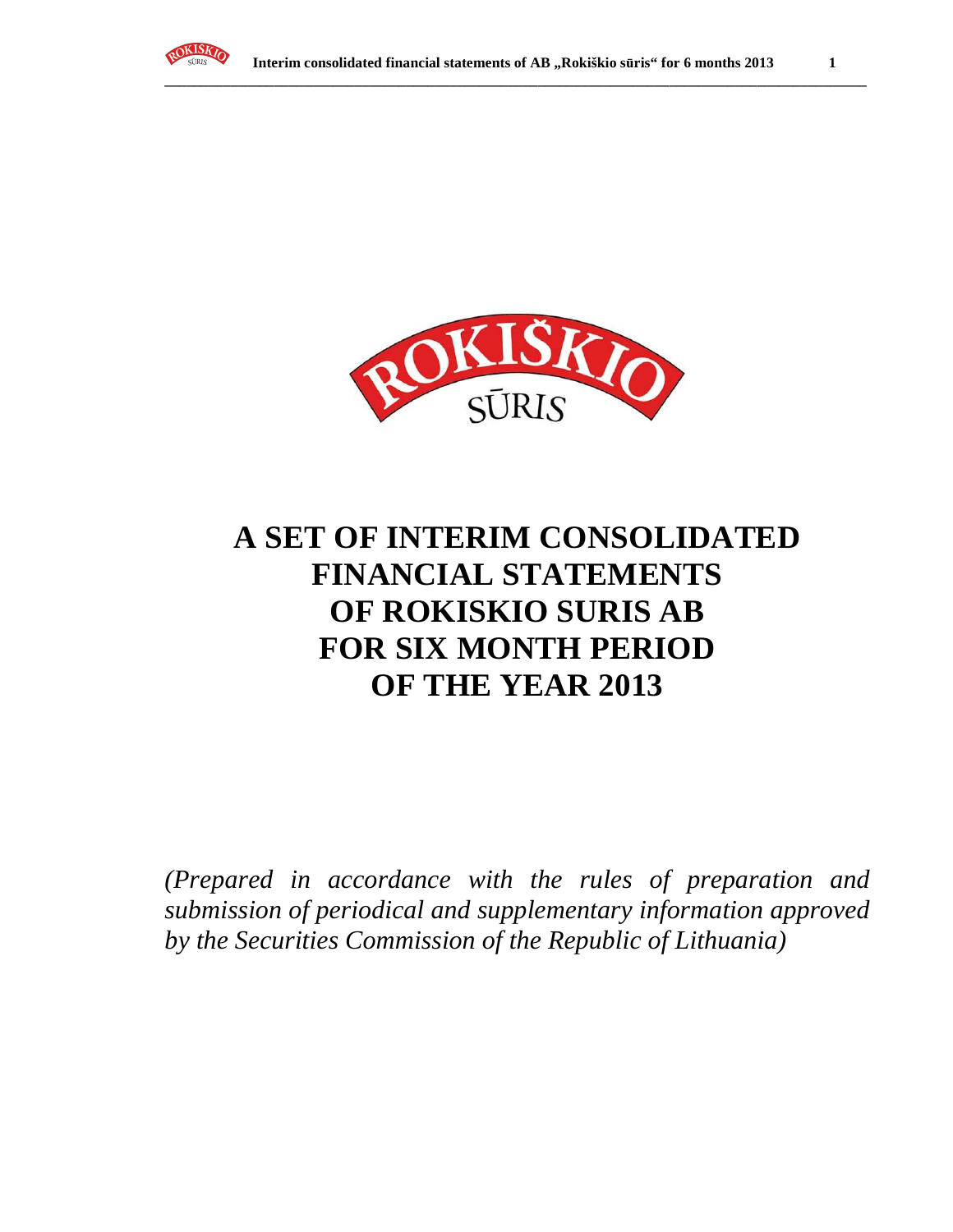

## **1. Reporting term of the prepared consolidated financial statements.**

The consolidated financial statements are prepared for six month period of the year 2013.

## **2. Key information of the issuer:**

Name of the issuer: Joint stock company "Rokiskio suris". Legal base: Joint Stock Company. Address – Pramones str. 3, LT 42150 Rokiskis, Republic of Lithuania. Telephone: +370 458 55 200, fax +370 458 55 300. E-mail address: rokiskio.suris@rokiskio.com Website: www.rokiskio.com Registered in on  $28<sup>th</sup>$  February 1992 by the Authorities of Rokiskis region. Re-registered in on 28<sup>th</sup> November 1995 by the Ministry of Economy of the Republic of Lithuania. Company code 173057512. Manager of registry of legal entities – State company "Registru centras". The authorized capital of AB "Rokiskio suris" equals to LTL 35,867,970. There are 35,867,970 shares. Nominal value per share equals to LTL 1 (one litas).

## **3. Information on the issuer's daughter enterprises and subsidiaries**

The Consolidated Group (hereinafter – the Group) consists of the Company, its two branches, five subsidiaries and one joint venture.

#### **Subsidiaries of AB "Rokiškio s**ū**ris":**

UAB "Rokiskio pienas" legal address: Pramonės str. 8, LT - 28216 Utena. Company code: 300561844. AB "Rokiškio sūris" is its founder and the only shareholder having 100 per cent of shares.

UAB "Rokiškio pieno gamyba" legal address: Pramonės str. 8, LT - 28216 Utena. Company code: 303055649. AB "Rokiškio sūris" is its founder and the only shareholder having 100 per cent of shares.

Dairy cooperative "Žalmargė" legal address: Kalnalaukio str.1, Širvintos. Company code: 178301073.

Latvian company SIA Jekabpils piena kombinats (company code 45402008851, legal address: Akmenu iela 1, Jekabpils, Latvija LV-5201).

Latvian company SIA Kaunata (company code 240300369, legal address Rogs, Kaunata pag., Rezeknes nov., Latvia).

#### **Co-controlled company:**

UAB "Pieno upės", legal address: Sandėlių str. 9, Kaunas. Company code: 135027862.

#### **Branches of AB "Rokiškio s**ū**ris"**:

AB "Rokiškio sūris" branch Utenos pienas (Company code: 110856741, Pramonės str. 8, LT-28216 Utena);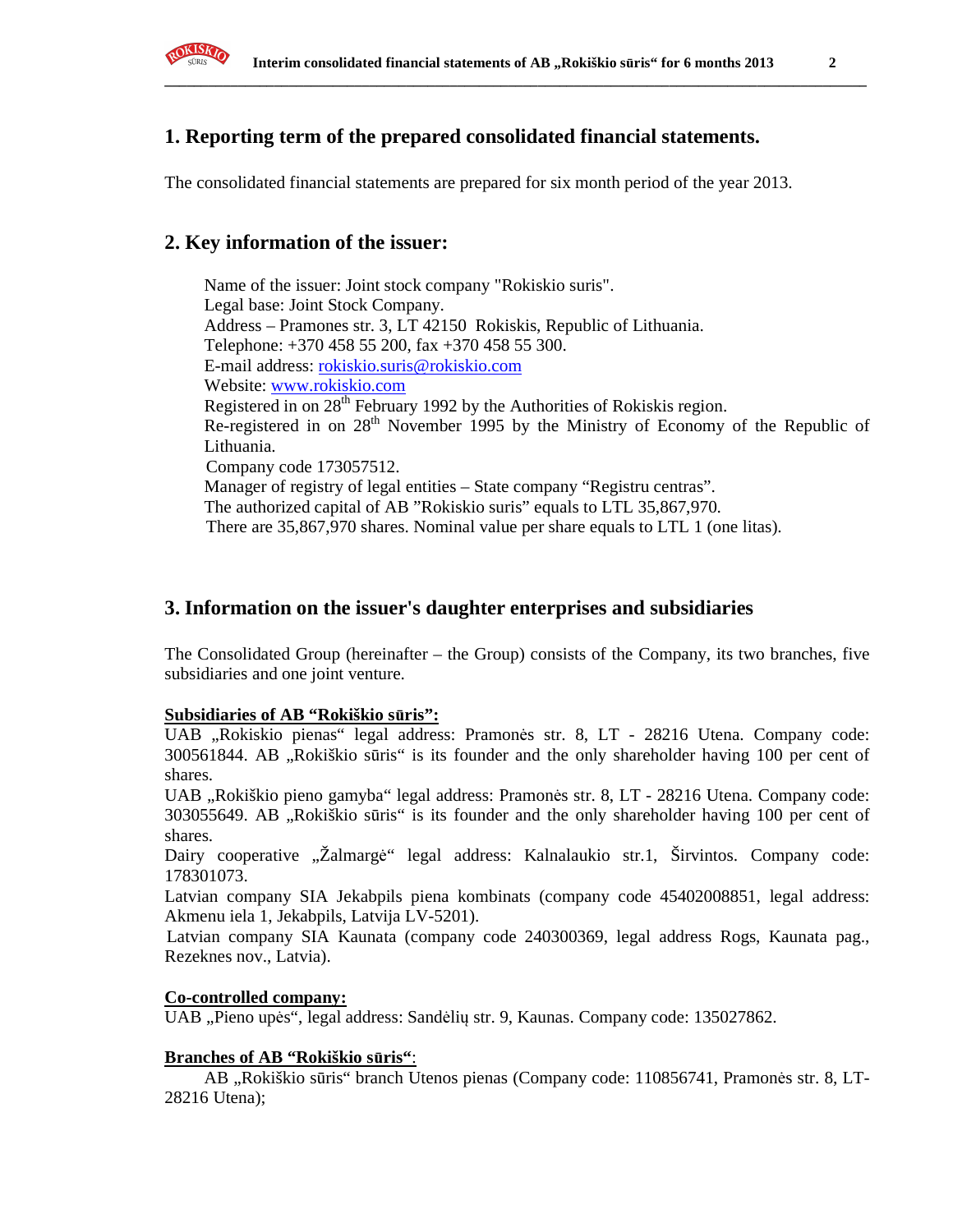

AB "Rokiškio sūris" branch Ukmergės pieninė (Company code: 182848454, Kauno str. 51, LT-20119, Ukmergė).

## **4. Characterization of the issuer's basic business**

Basic business of the group of "Rokiškio sūris":

♦ Dairying and cheese production (EVRK 10.51);

Basic business of AB "Rokiškio sūris" is production and sales of fermented cheese, whey products, and skim milk powder.

Subsidiaries:

Basic business of UAB "Rokiškio pienas" is sales of fresh dairy products (fluid milk, kefir, sour milk, butter, curds, fresh cheese, sour cream, chocolate coated curds dessert, desserts).

Basic business of UAB "Rokiškio pieno gamyba" is production of fresh dairy products (fluid milk, kefir, sour milk, butter, curds, fresh cheese, sour cream, chocolate coated curds dessert, desserts).

Basic business of KB "Zalmargė" is purchase of raw milk.

Basic business of SIA Jekabpils piena kombinats – purchase of raw milk.

Basic business of SIA Kaunata – purchase of raw milk.

Joint venture:

Basic business of UAB "Pieno upės" is purchase of raw milk.

Branches of AB "Rokiskio sûris"

Basic business of AB "Rokiškio sūris" subsidiary Utenos pienas and AB "Rokiškio sūris" subsidiary Ukmergės pieninė is purchase of raw milk.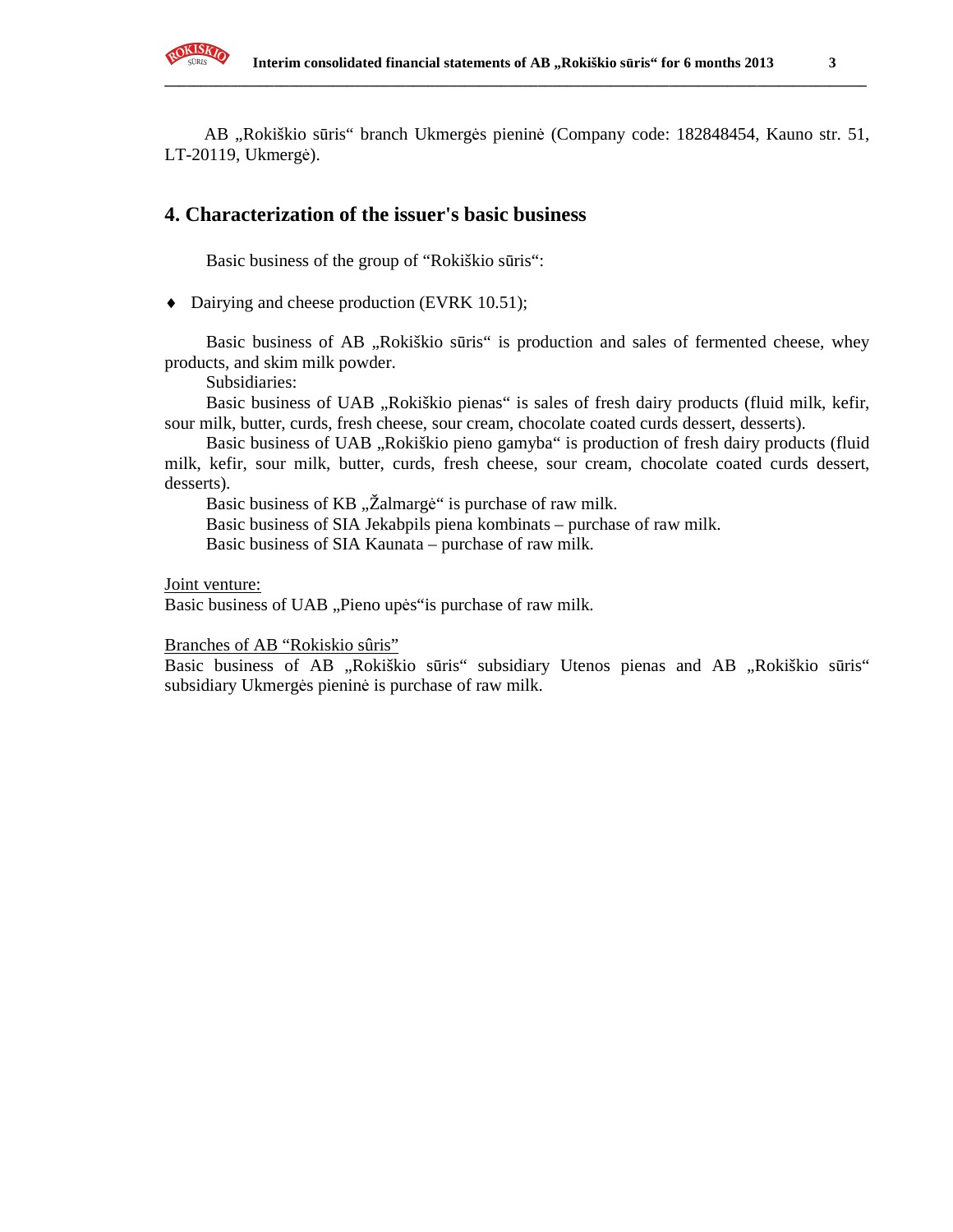## **AB "ROKIŠKIO S**Ū**RIS" CONSOLIDATED AND PARENT COMPANY'S FINANCIAL STATEMENTS as at 30th June 2013**

Company code 173057512, address: Pramonės g. 3, LT-42150 Rokiškis, Lithuania

(All tabular amounts are in LTL '000 unless otherwise stated)

# **5. Consolidated Balance sheet**

|                                               | June 30, 2013 |         | December 31, 2012 |         | June 30, 2012 |         |
|-----------------------------------------------|---------------|---------|-------------------|---------|---------------|---------|
| <b>PROPERTY</b>                               |               |         |                   |         |               |         |
| Long-term tangible assets                     | 144 536       |         | 145 799           |         | 165 180       |         |
| Intangible assets (with prestige)             | 1 1 0 4       |         | 1 1 2 2           |         | 1 2 2 2       |         |
| Other receivables in a year                   | 39 44 6       |         | 37 7 26           |         | 14 4 36       |         |
|                                               |               | 185 086 |                   | 184 647 |               | 180838  |
| <b>Current assets</b>                         |               |         |                   |         |               |         |
| Inventories                                   | 101 872       |         | 94 871            |         | 111 182       |         |
| Receivables and advance payments              | 144 458       |         | 126 746           |         | 119 965       |         |
| Short-term investments                        | 39 223        |         | 43 0 57           |         | 57 999        |         |
| Cash and cash equivalents                     | 17 373        |         | 6 0 29            |         | 2948          |         |
|                                               |               | 302 926 |                   | 270 703 |               | 292 094 |
| <b>Total assets</b>                           |               | 488 012 |                   | 455 350 |               | 472 932 |
| <b>EQUITY AND LIABILITIES</b>                 |               |         |                   |         |               |         |
| Capital and reserves                          |               |         |                   |         |               |         |
| Ordinary shares                               | 35 868        |         | 35 868            |         | 35 868        |         |
| Share premium                                 | 41 473        |         | 41 473            |         | 41 473        |         |
| Reserve for acquisition of treasury<br>shares | 40 287        |         | 40 287            |         | 40 287        |         |
| Treasury shares                               | (3868)        |         | (3868)            |         | (3868)        |         |
| Other reserves                                | 66 611        |         | 71 201            |         | 77 720        |         |
| Retained earnings                             | 141 779       |         | 130 176           |         | 105 277       |         |
|                                               |               | 322 150 |                   | 315 137 |               | 296 757 |
| <b>Non-current liabilities</b>                |               |         |                   |         |               |         |
| Financial debts                               | 3 3 6 6       |         | 1 2 6 5           |         |               |         |
| Deferred income tax liability                 | 10 132        |         | 11 4 14           |         |               |         |
| Deferred income                               | 3 1 5 4       |         | 3845              |         | 17 359        |         |
|                                               |               | 16 652  |                   | 16524   |               | 17 359  |
| <b>Current liabilities</b>                    |               |         |                   |         |               |         |
| Trade and other payables                      | 81 062        |         | 59 245            |         | 66 372        |         |
| Tax liabilities                               | 3 0 1 7       |         | 6964              |         | 9483          |         |
| Deferred income                               | 1934          |         | 2 3 8 7           |         | 3 2 5 9       |         |
| Provisions                                    |               |         |                   |         | 824           |         |
| Financial debts                               | 63 197        |         | 55 093            |         | 78 878        |         |
|                                               |               | 149 210 |                   | 123 689 |               | 158 816 |
| <b>Total equity and liabilities</b>           |               | 488 012 |                   | 455 350 |               | 472 932 |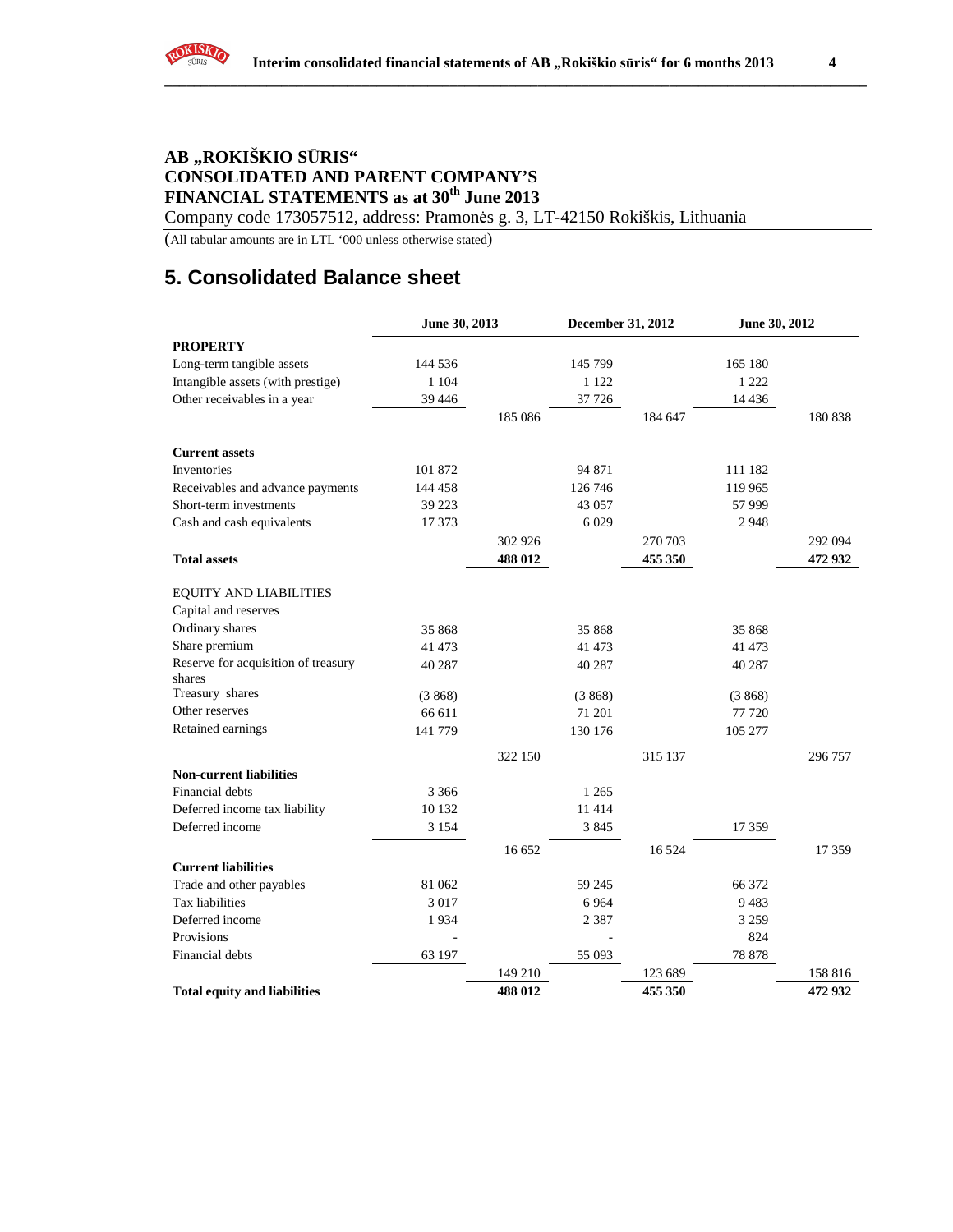## **AB "ROKIŠKIO S**Ū**RIS" CONSOLIDATED AND PARENT COMPANY'S FINANCIAL STATEMENTS as at 30th June 2013**

Company code 173057512, address: Pramonės g. 3, LT-42150 Rokiškis, Lithuania

(All tabular amounts are in LTL '000 unless otherwise stated)

## **6. Consolidated Statement of comprehensive income**

|                                            | January-June |          | <b>April-June</b> |          |
|--------------------------------------------|--------------|----------|-------------------|----------|
|                                            | 2013         | 2012     | 2013              | 2012     |
| <b>Sales</b>                               | 408 455      | 360 882  | 218 528           | 196 641  |
| Cost of sales                              | (365 010)    | (320909) | (191702)          | (168565) |
| Gross profit                               | 43 445       | 39 973   | 26 8 26           | 28 076   |
| Selling and marketing expenses             | (30215)      | (26457)  | (15466)           | (13804)  |
| <b>Operating profit (loss)</b>             | 13 2 30      | 13516    | 11 360            | 14 272   |
| Finance costs                              | (618)        | (668)    | (416)             | (283)    |
| <b>Profit before tax</b>                   | 12 612       | 12848    | 10 944            | 13 9 89  |
| Income tax (accumulation)                  | (2092)       | (1890)   | (1680)            | (1890)   |
| <b>Operating activity income (loss)</b>    | 10 5 20      | 10958    | 9 2 6 4           | 12 099   |
| Net profit (loss)                          | 10 5 20      | 10 958   | 9 2 6 4           | 12 099   |
| Other comprehensive income                 |              |          |                   |          |
| Total comprehensive income for the<br>year | 10 5 20      | 10958    | 9 2 6 4           | 12 099   |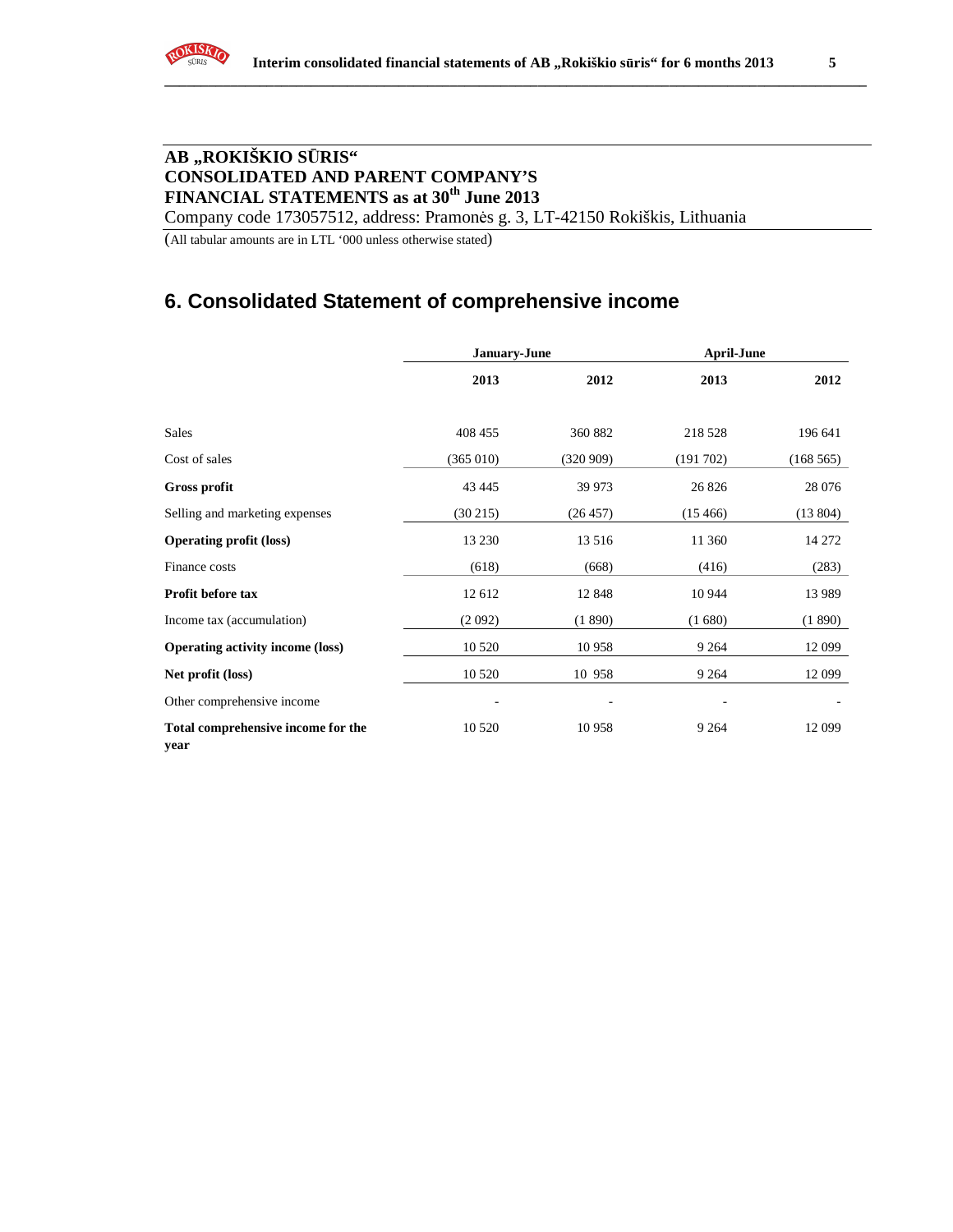

Company code 173057512, address: Pramonės g. 3, LT-42150 Rokiškis, Lithuania

(All tabular amounts are in LTL '000 unless otherwise stated)

## 7. Consolidated cash flow statement

|                                                                                                       | January-June    |                |  |  |
|-------------------------------------------------------------------------------------------------------|-----------------|----------------|--|--|
| <b>Operating activities</b>                                                                           | 2013            | 2012           |  |  |
| Profit before tax and minority interest                                                               | 12 612          | 12848          |  |  |
| Corrections:                                                                                          |                 |                |  |  |
| depreciation                                                                                          | 15 9 91         | 11 262         |  |  |
| depreciation (negative prestige not included)                                                         | 169             | 172            |  |  |
| written off long-term tangible assets<br>-                                                            | 112             | 29             |  |  |
| loss in long-term tangible asset sales<br>$\overline{\phantom{0}}$                                    | (341)           | (42)           |  |  |
| interest expenses                                                                                     | 355             | 589            |  |  |
| interest income<br>-                                                                                  | (1045)          | (1018)         |  |  |
| net unrealized currency exchange profit<br>$\overline{\phantom{a}}$                                   | (426)           | (202)          |  |  |
| depreciation of long-term tangible asset support                                                      | (1144)          | (1467)         |  |  |
| Circulating capital changes:                                                                          |                 |                |  |  |
| - inventories                                                                                         | (7001)          | (16214)        |  |  |
| - payables                                                                                            | 14715           | 8986           |  |  |
| - receivables and advance payments                                                                    | (14535)         | (12285)        |  |  |
| Cash flows generated from operating activities                                                        | 19 4 62         | 2658           |  |  |
| Interest paid                                                                                         | (355)           | (589)          |  |  |
| Interest tax paid                                                                                     |                 |                |  |  |
| Net cash flows from investing activities                                                              | 19 107          | 2 0 6 9        |  |  |
|                                                                                                       |                 |                |  |  |
| <b>Investing activities</b>                                                                           |                 |                |  |  |
| Purchase of long-term tangible assets                                                                 | (11988)         | (6524)         |  |  |
| Purchase of intangible assets                                                                         | (4)             |                |  |  |
| Loans granted to farmers and employees                                                                | (6364)          | (2319)         |  |  |
| Proceeds from long-term tangible asset sales<br>Other loans                                           | 236<br>(23 258) | 110<br>(13777) |  |  |
| Repayments of loans granted to farmers and employees                                                  | 3882            | 5 7 2 8        |  |  |
| Interest received                                                                                     | 1 0 4 5         | 1018           |  |  |
| Repayments of other loans                                                                             | 24 063          | 1726           |  |  |
| Subsidies for long-term tangible assets                                                               |                 | 718            |  |  |
| Net cash flows from investing activities                                                              | (12388)         | (13320)        |  |  |
|                                                                                                       |                 |                |  |  |
| <b>Financing activities</b>                                                                           |                 |                |  |  |
| Lease payment                                                                                         | 7               | 7              |  |  |
| Loans granted                                                                                         | 354 808         | 250 802        |  |  |
| Loan repayments received                                                                              | (346683)        | (231 509)      |  |  |
| Dividends paid                                                                                        | (3507)          | (3563)         |  |  |
| Net cash flows from financing activities                                                              | 4 625           | 15 737         |  |  |
|                                                                                                       | 11 344          | 4486           |  |  |
| Net increase in cash and cash equivalents<br>Cash and cash equivalents at the beginning of the period | 6 0 29          | (1538)         |  |  |
| Cash and cash equivalents at the end of the period                                                    | 17 373          | 2948           |  |  |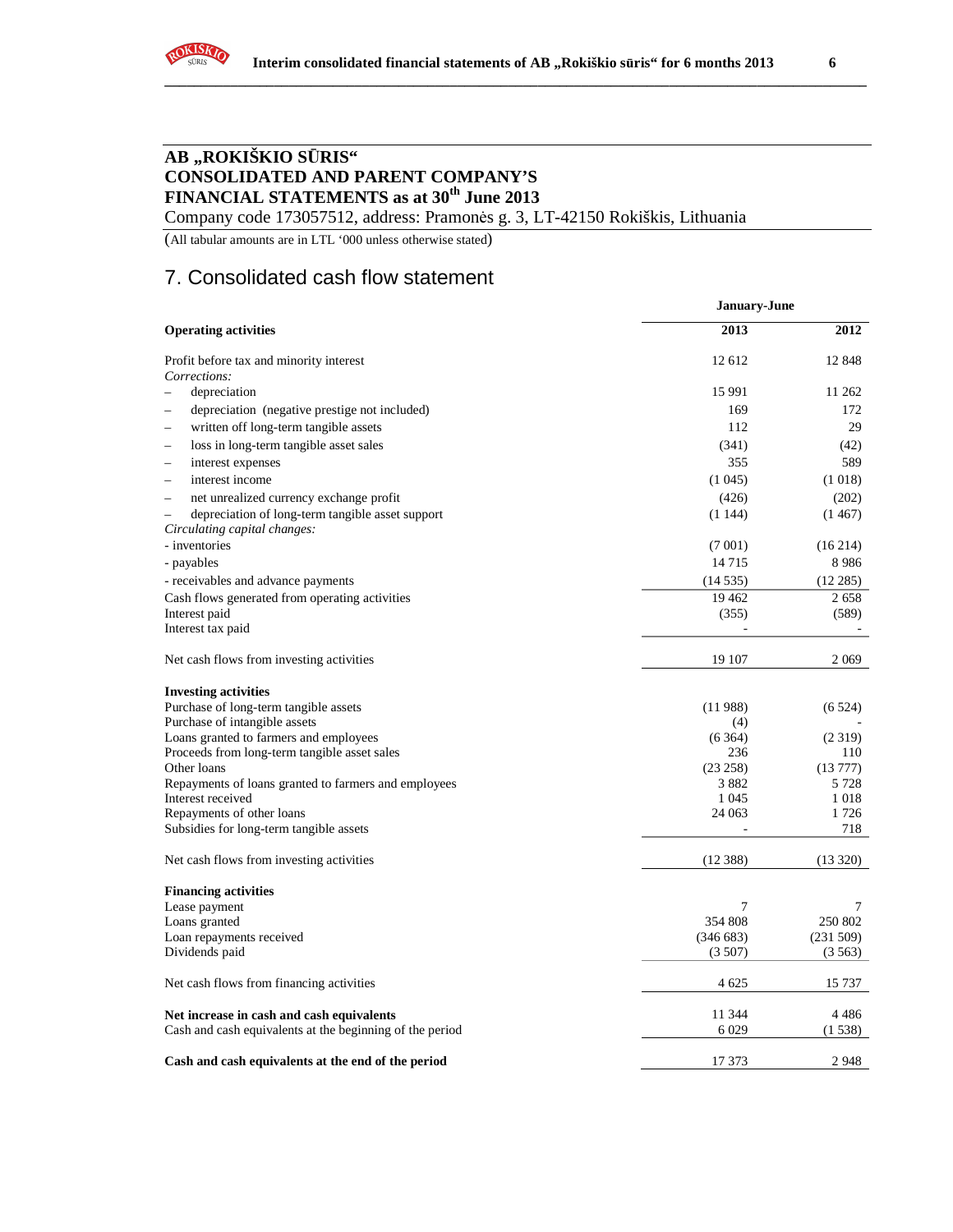

## **AB "ROKIŠKIO S**Ū**RIS" CONSOLIDATED AND PARENT COMPANY'S FINANCIAL STATEMENTS as at 30th June 2013**

Company code 173057512, address: Pramonės g. 3, LT-42150 Rokiškis, Lithuania

(All tabular amounts are in LTL '000 unless otherwise stated)

## **8. Consolidated Own Capital Change Statement**

|                                                                                                        | <b>Share</b><br>capital | <b>Share</b><br>premium | <b>Reserve</b><br>for<br>acquisition<br>of treasury<br>shares | <b>Treasury</b><br>shares | Other<br>reserves | <b>Retained</b><br>earnings | <b>Total</b> |
|--------------------------------------------------------------------------------------------------------|-------------------------|-------------------------|---------------------------------------------------------------|---------------------------|-------------------|-----------------------------|--------------|
|                                                                                                        |                         |                         |                                                               |                           |                   |                             |              |
| Balance at December 31 <sup>st</sup> 2011                                                              | 35 868                  | 41 473                  | 40 287                                                        | (3868)                    | 82 5 98           | 93 004                      | 289 362      |
| Net (loss) profit                                                                                      |                         |                         |                                                               |                           |                   | 10958                       | 10958        |
| Transfer<br>non-distributed<br>profit<br>to<br>depreciation less deferred<br>(relocated<br>profit tax) |                         |                         |                                                               |                           | (4878)            | 4878                        |              |
| Dividends related to 2011                                                                              |                         |                         |                                                               |                           |                   | (3563)                      | (3563)       |
| Balance at 30 June 2012.                                                                               | 35 868                  | 41 473                  | 40 287                                                        | (3868)                    | 77 720            | 105 277                     | 296 757      |
| Net (loss) profit                                                                                      |                         |                         |                                                               |                           |                   | 18 3 8 0                    | 18 3 8 0     |
| Transfer<br>non-distributed<br>profit<br>to<br>(relocated<br>depreciation less deferred<br>profit tax) |                         |                         |                                                               |                           | (6519)            | 6519                        |              |
| <b>Balance at December 31st 2012</b>                                                                   | 35 868                  | 41 473                  | 40 287                                                        | (3868)                    | 71 201            | 130 176                     | 315 137      |
| Net (loss) profit                                                                                      |                         |                         |                                                               |                           |                   | 10 5 20                     | 10 5 20      |
| Transfer to reserves                                                                                   |                         |                         |                                                               |                           | 2686              | (2686)                      |              |
| Transfer<br>non-distributed<br>profit<br>to<br>(relocated<br>depreciation less deferred<br>profit tax) |                         |                         |                                                               |                           | (7276)            | 7 2 7 6                     |              |
| Dividends related to 2012                                                                              |                         |                         |                                                               |                           |                   | (3507)                      | (3507)       |
| <b>Balance at 30 June 2013</b>                                                                         | 35 868                  | 41 473                  | 40 287                                                        | (3868)                    | 66 611            | 141 779                     | 322 150      |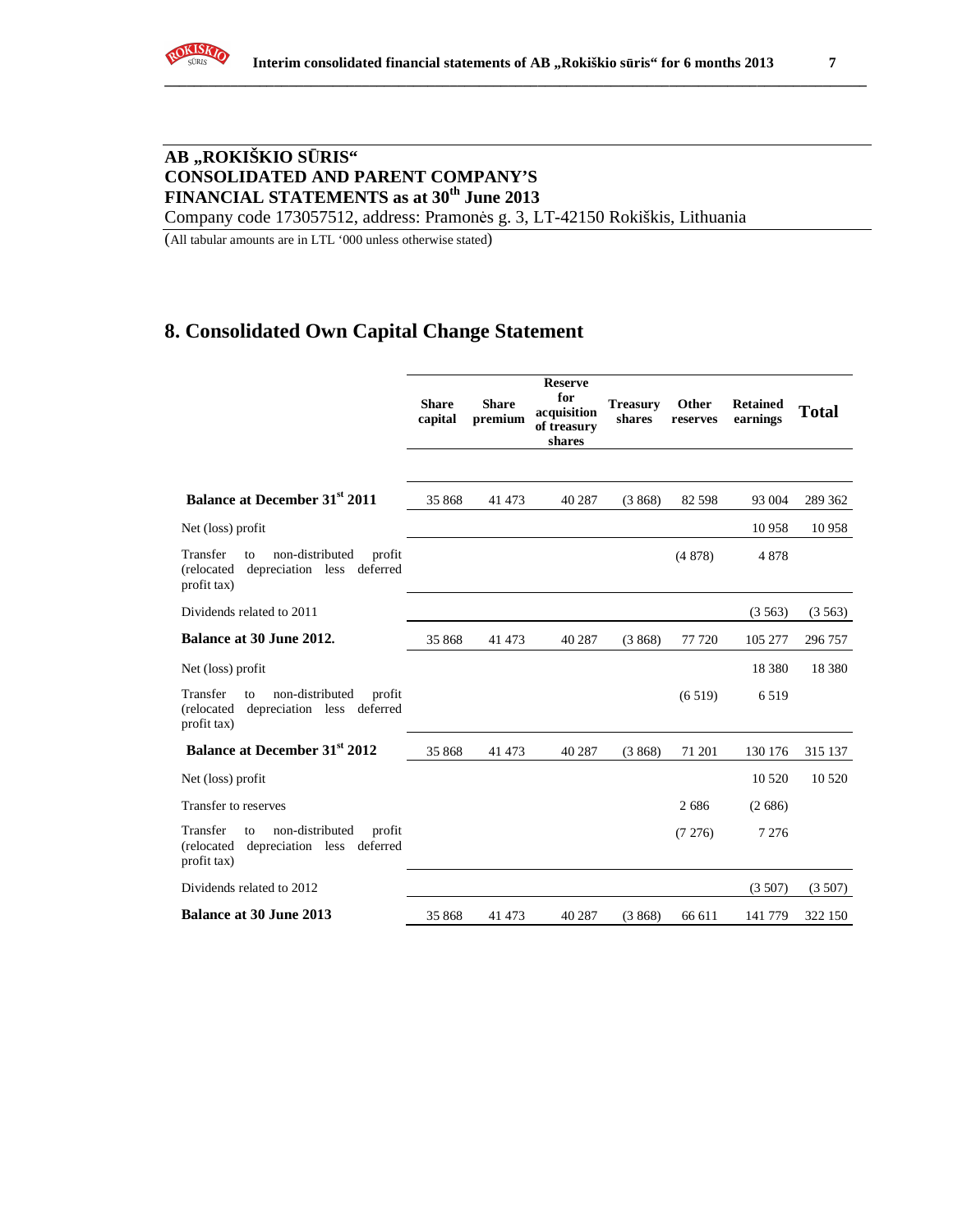## **AB "ROKIŠKIO S**Ū**RIS" CONSOLIDATED AND PARENT COMPANY'S FINANCIAL STATEMENTS as at 30th June 2013**

Company code 173057512, address: Pramonės g. 3, LT-42150 Rokiškis, Lithuania

(All tabular amounts are in LTL '000 unless otherwise stated)

# **9. Commentary on the Report**

## **1. General information**

The joint stock company "Rokiškio sūris" (hereinafter – the company) is a public listed company incorporated in Rokiskis.

The shares of Rokiškio Sūris AB are traded on the Baltic Main List of the NASDAQ OMX Vilnius  $(symbol - RSU1L)$ .

The Consolidated Group (hereinafter – the Group) consists of the Company, its two branches, five subsidiaries and one joint venture. (2012: two branches, four subsidiaries and one joint venture). The branches and subsidiaries that comprise consolidated Group are indicated below:

|                  | <b>Operating as</b><br>at June 30th |      |                      |
|------------------|-------------------------------------|------|----------------------|
| <b>Branches</b>  | 2013                                | 2012 | <b>Subsidiaries</b>  |
| Utenos pienas    | Yes                                 | Yes  | UAB "Rokiškio pienas |
| Ukmergės pieninė | Yes                                 | Yes  | UAB "Rokiškio pieno  |
|                  |                                     |      | gamyba"              |

| <b>Operating as</b><br>at June 30th          |                                  |        |  | Group's share<br>$(\% )$ as at June<br>30th |        |        |
|----------------------------------------------|----------------------------------|--------|--|---------------------------------------------|--------|--------|
| <b>Branches</b>                              | 2013                             | 2012   |  | <b>Subsidiaries</b>                         | 2013   | 2012   |
| Utenos pienas                                | Yes                              | Yes    |  | UAB "Rokiškio pienas"                       | 100,00 | 100,00 |
| Ukmergės pieninė                             | Yes                              | Yes    |  | UAB "Rokiškio pieno<br>gamyba"              | 100,00 |        |
|                                              |                                  |        |  | KB "Žalmargė"                               | 100,00 | 100,00 |
| SIA "Jekabpils Piena<br>100,00<br>Kombinats" |                                  | 100,00 |  |                                             |        |        |
|                                              | SIA "Kaunata"*<br>60,00<br>60,00 |        |  |                                             |        |        |

| Jungtinės veiklos įmonė |       |       |
|-------------------------|-------|-------|
| UAB "Pieno upės"        | 50,00 | 50,00 |

\* These subsidiaries were not consolidated due to their insignificance.

All above subsidiaries, the joint venture and branches are incorporated in Lithuania, except for SIA "Jekabpils Piena Kombinats" and SIA "Kaunata" which are incorporated in Latvia.

The Group's main line of business is the production of fermented cheese and a wide range of other dairy products.

As of 30 June 2013, the average number of the Group's employees was equal to 1,702 (compared to 1,655 employees as at 30 June 2012).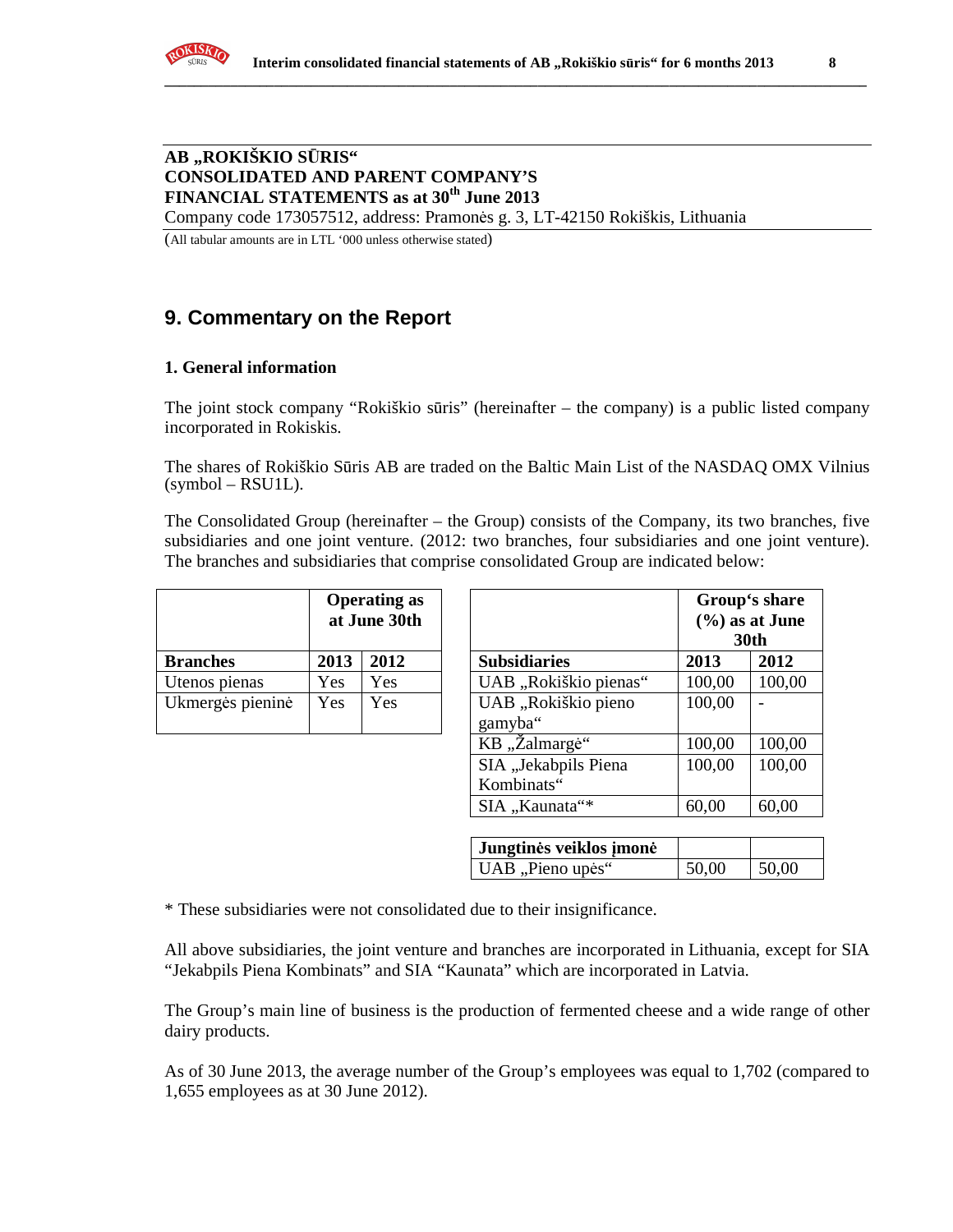

#### **2. Accounting Principles**

These consolidated financial statements have been prepared according to International Financial Reporting Standards (IFRS) as adopted by the European Union.

The consolidated financial statements have been prepared under the historical cost convention. The principal accounting policies applied in the preparation of these consolidated and parent company's financial statements are set out below. These policies have been consistently applied to all the years present, unless otherwise stated.

The preparation of consolidated and parent company's financial statements in conformity with IFRS requires the use of estimates and assumptions that affect the reported amounts of assets and liabilities and disclosure of contingent assets and liabilities at the date of the financial statements and the reported amounts of revenues and expenses during the reporting period.

Subsidiaries are the entities over which the Group has the power to govern the financial and operating policies generally accompanying a shareholding of more than one half of the voting rights. Subsidiaries are fully consolidated from the date on which control is transferred to the Group. They are de-consolidated from the date that control ceases.

Transactions among the Group's enterprises, residual values and retained transaction earnings between the Group's enterprises are eliminated. Unrealised loss is eliminated too; however, it is considered to be the sign of transfer asset value decrease. The accounting principles of daughter enterprises were changed where necessary in order to ensure their consistency with the accounting principles applied by the Group.

The Group applies a policy of treating transactions with minority interests as transactions with parties external to the Group. Disposals to minority interests result in gains and losses for the Group that are recorded in the statement of comprehensive income.

The group's interests in jointly controlled entities are accounted for by proportionate consolidation. The group combines its share of the joint ventures' individual income and expenses, assets and liabilities and cash flows on a line-by-line basis with similar items in the group's financial statements. The group recognises the portion of gains or losses on the sale of assets by the group to the joint venture that is attributable to the other venturers. The group does not recognise its share of profits or losses from the joint venture that result from the group's purchase of assets from the joint venture until it resells the assets to an independent party. However, a loss on the transaction is recognised immediately if the loss provides evidence of a reduction in the net realisable value of current assets, or an impairment loss.

Items included in the financial statements of the Company and each of the Group's entities are measured using the currency of the primary economic environment in which the entity operates (hereinafter "the functional currency"). The financial statements are presented in Litas (LTL), which is the Company's (and each of the Group entity's) functional and presentation currency.

The value of long-term tangible assets is valued at historical cost less accumulated depreciation. Subsequent costs are included into the asset's carrying amount or recognized as separate assets, as appropriate, only when it is likely that in future the Group will receive economic benefits associated with the item and the cost of the item will be measured accordingly. All other repairs and maintenance expenses are charged to the income statement during the financial period in which they have been incurred.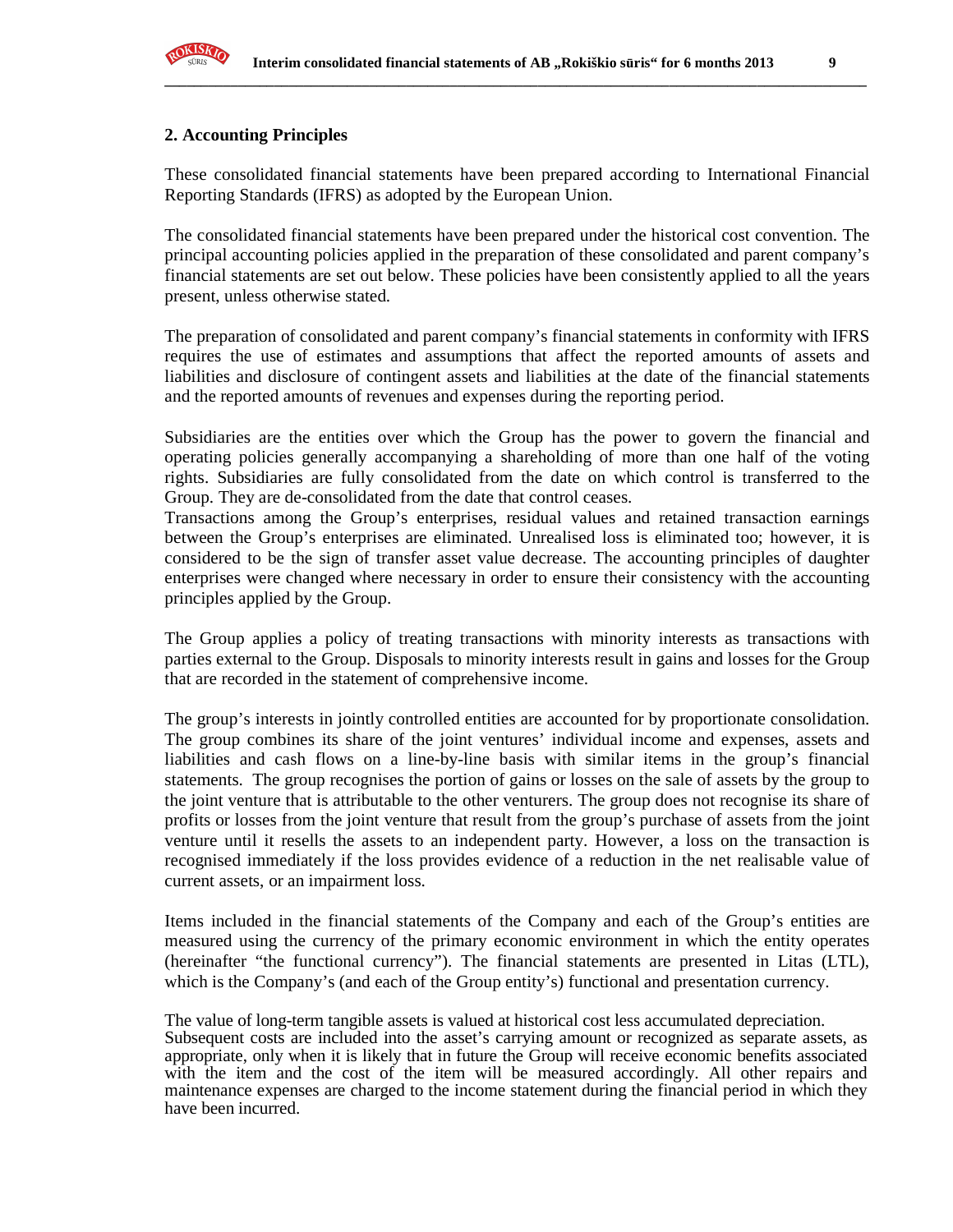

| <b>Buildings</b>                                     |  |  | $15 - 55$ years |
|------------------------------------------------------|--|--|-----------------|
| Plant & machinery                                    |  |  | $5 - 29$ years  |
| Motor vehicles                                       |  |  | $4 - 10$ years  |
| Equipment and other property, plant and 3 - 20 years |  |  |                 |
| equipment                                            |  |  |                 |

The asset residual values and useful lives are reviewed, and adjusted, if appropriate, at each balance sheet date.

The Group's software which is expected to bring the Group material benefit in future, is valued at cost price less accumulated depreciation. Depreciation is calculated using the straight-line method for the estimated useful life from 1 to 5 years.

Loans and receivables are non-derivative financial assets with fixed or determinable payments that are not quoted in an active market. They are included in current assets, except for maturities greater than 12 months after the balance sheet date. These are classified as non-current assets. Loans and receivables are classified as 'trade and other receivables' in the balance sheet.

Inventories are subsequently carried at the lower of cost and net realisable value. Cost is determined by the first-in, first-out (FIFO) method. The cost of finished goods and work in progress comprises raw materials, direct labour, other direct costs and related indirect production overheads, but excludes borrowing costs. Net realisable value is the estimated selling price in the ordinary course of business, less the costs of completion and selling expenses.

Loans granted and amounts receivables are recognised initially at fair value and subsequently measured at amortised cost using the effective interest method, less the amount of impairment loss. A provision for impairment of amounts receivables is established when there is objective evidence that the Group will not be able to collect all amounts due according to the original terms of receivables. The impairment amount is the difference between the asset's carrying amount and the present value of estimated future cash flows, discounted at the original effective interest rate. The amount of the provision is recognised in the statement of comprehensive income within 'general and administrative expenses'. Bad debts are written off during the year in which they are identified as irrecoverable.

Cash and cash equivalents are carried at nominal value. For the purposes of the cash flow statement, cash and cash equivalents comprise cash on hand and at bank and bank overdrafts. Bank overdrafts are included in borrowings in current liabilities on the balance sheet.

Ordinary shares are stated at their par value. Consideration received for the shares sold in excess over their nominal value is shown as share premium. Incremental external costs directly attributable to the issue of new shares are accounted for as a deduction from share premium.

Where the Company or its subsidiaries purchase the Company's equity share capital, the consideration paid including any attributed incremental external costs is deducted from shareholders' equity as treasury shares until they are sold, reissued, or cancelled. No gain or loss is recognised in the statement of comprehensive income on the sale, issuance, or cancellation of treasury shares. Where such shares are subsequently sold or reissued, any consideration received is presented in the consolidated financial statements as a change in shareholders' equity.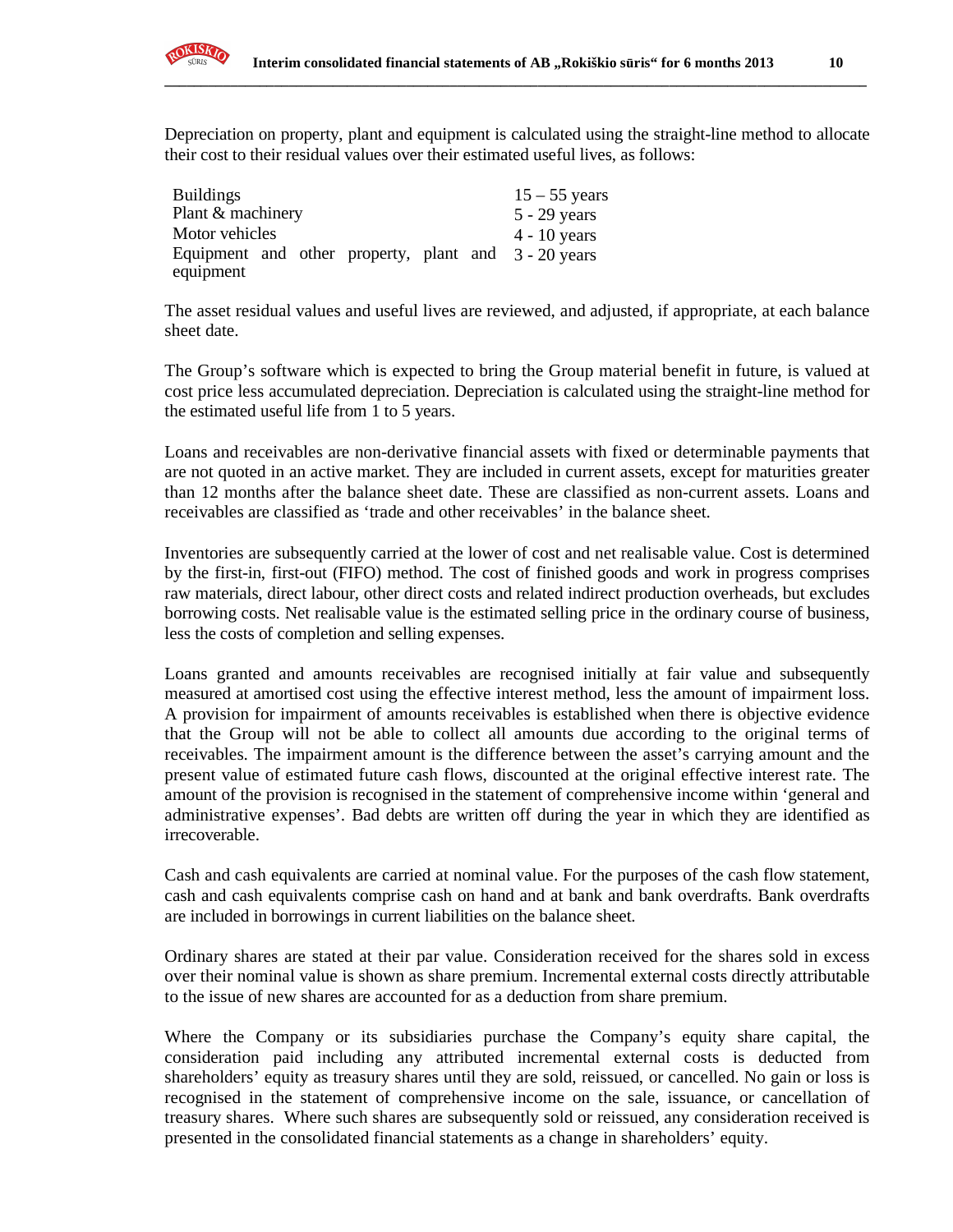

Other reserves are established upon the decision of annual general meeting of shareholders on profit appropriation.

Borrowings are recognised initially at fair value, net of transaction costs incurred. Borrowings are subsequently stated at amortised cost. Any difference between the amount at initial recognition and the redemption value is recognised in the statement of comprehensive income over the period of the borrowings using the effective interest method.

Profit is taxable at a rate of 15 per cent (2010: 15 per cent) in accordance with the Lithuanian regulatory legislation on taxation.

The Group pays social security contributions to the state Social Security Fund (the Fund) on behalf of its employees based on the defined contribution plan in accordance with the local legal requirements. Social security contributions are recognised as expenses on an accrual basis and are included in payroll expenses.

Revenue comprises the fair value of the consideration received or receivable for the sale of goods and services in the ordinary course of the Group's activities. Revenue is shown net of value-added tax, returns, rebates and discounts and after eliminated sales within the Group. Revenue from sales of goods is recognised only when all significant risks and benefits arising from ownership of goods is transferred to the customer.

Interest income is recognised on a time-proportion basis using the effective interest method.

Dividend distribution to the Company's shareholders is recognised as a liability in the Group's financial statements in the period in which the dividends are approved by the Company's shareholders.

Basic earnings per share are calculated by dividing net profit attributed to the shareholders from average weighted number of ordinary registered shares in issue, excluding ordinary registered shares purchased by the Company and the Group and held as treasury shares.

Operating segments are reported in a manner consistent with the internal reporting provided to the chief operating decision-maker. The chief operating decision-maker, who is responsible for allocating resources and assessing performance of the operating segments, has been identified as the Board of directors that make strategic decisions.

The Group's management identified the following operating segments within the Group: hard cheese, semi hard cheese, butter, milk, cream, sour cream, sour milk, yogurt, curds, curd cheese and other. These operating segments were aggregated into two main reportable segments, based on similar nature of products, production process, type of customers and method of distribution.

Government grants are recognised at fair value where there is sufficient evidence that the grant will be received and the Group and the Company will comply with all conditions attached.

Export subsidies paid by the Government for each exported tone of products meeting certain requirements are included in sales revenue.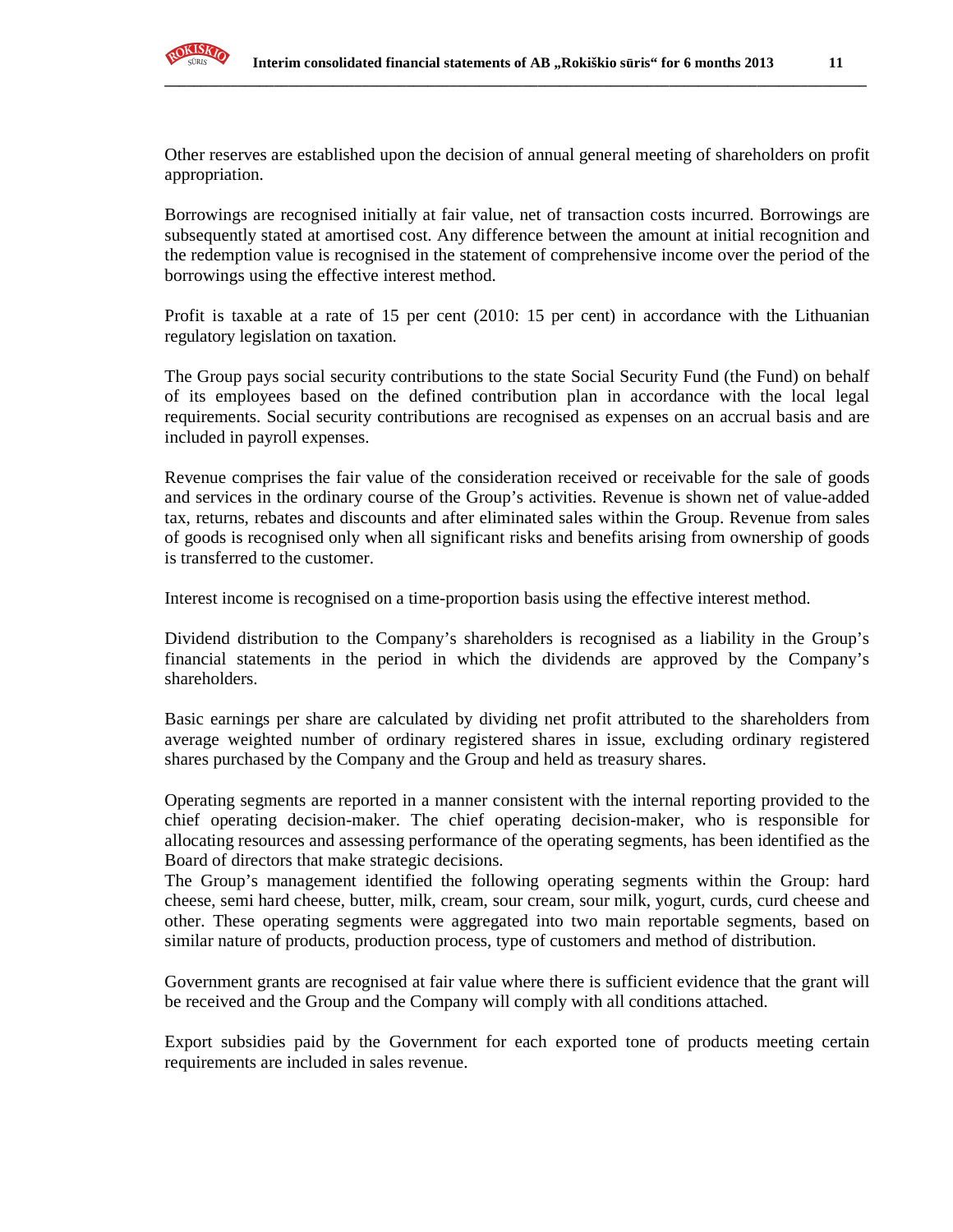

Government grants received to finance acquisition of property, plant and equipment are included in non-current deferred income in the balance sheet. They are recognised as income on a straight-line basis over the useful life of property, plant and equipment concerned.

Provisions are measured at the present value of expenditures expected to be required to settle the obligation using pre-tax rate that reflects current market assessments of the time value of money and the risks specified to the obligation. The increase in the provision due to passage of time is recognised as interest expense.

Trade payables are recognised initially at fair value and subsequently measured at amortised cost using effective interest method.

With effect from 31 December 2011, the Company and the Group account for property, plant and equipment at revalued amount less accumulated depreciation and impairment loss. Under the newly adopted accounting policy, the revaluation is carried out periodically to ensure that the carrying amount of property, plant and equipment will not differ significantly from the value determined with reference to the fair value at the end of the reporting period. In 2011, the valuation of property, plant and equipment was carried out by Vadasa UAB using the comparative market price method. The Company's management believes the values of property, plant and equipment adjusted under these methods as of 31 December 2011 approximated the fair value. No revaluation of property, plant and equipment was conducted in 2012.

#### **3. Information on segments**

#### *Business segments and the segments presented by the financial statements*

The Group's top management indicated the following business segments of the Group: hard cheese, semi hard cheese, butter, milk, cream, sour cream, sour milk, yogurt, curds, fresh cheese etc. The segments were coupled into two main segments presented by the financial statements based on alike production procedure, customer group and distribution channels.

The Group's main business segments:

- Fresh dairy products
- Cheese and other dairy products.

Other operations of the Group comprise of raw milk collection. Transactions between the business segments are on normal commercial terms and conditions.

#### *Geographic segments*

Analysis of the Group's income from sales according to markets is as follows:

|                                        | 2013 06 30 | 2012 06 30 |
|----------------------------------------|------------|------------|
| Lithuania                              | 124 090    | 123553     |
| <b>Countries of EU</b>                 | 191 150    | 166821     |
| <b>Other (including USA and Japan)</b> | 93 215     | 70 508     |
| <b>Total</b>                           | 408 455    | 360 882    |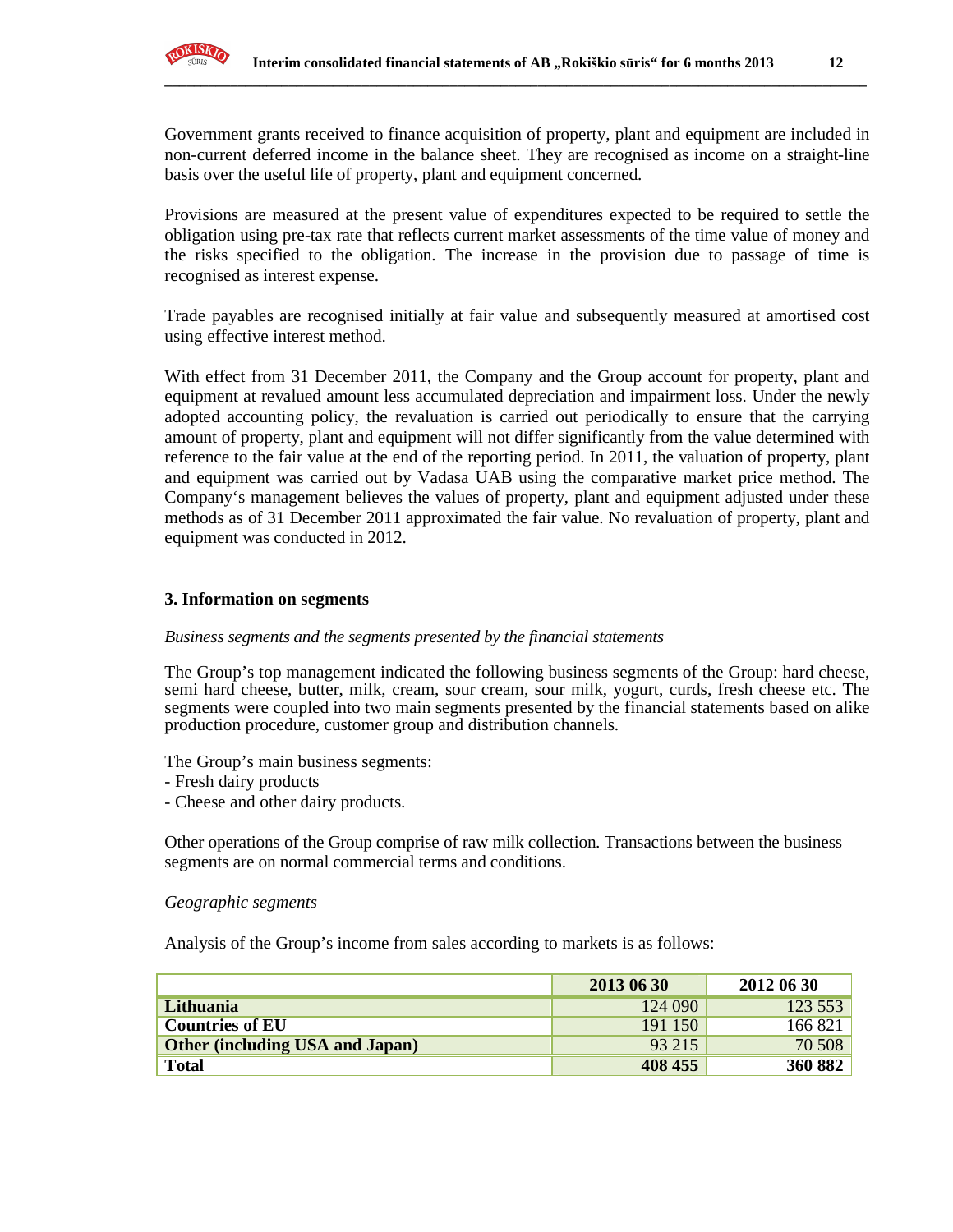

Income analysis according to groups:

|                          | 2013 06 30 | 2012 06 30 |
|--------------------------|------------|------------|
| <b>Product Sales</b>     | 408 084    | 360 248    |
| <b>Provided services</b> | 371        | 634        |
| <b>Total</b>             | 408 455    | 360 882    |

#### **4. Long-term tangible assets**

In the income statement the depreciation charge of long-term tangible assets is reported in the following entries: selling and marketing expenses, general and administrative expenses and cost of sales, as well as in production in progress and ready production entries.

Software and intangible asset depreciation charge are accounted in the entry of general and administrative expenses.

## **5. Other receivables**

As at 30 June 2013, the Group's receivables were made of:

|                                      | 2013 06 30 | 2012 06 30 |
|--------------------------------------|------------|------------|
| Long-term loans granted to farmers   | 494        | 4 5 2 4    |
| Long-term loans granted to employees | 1 0 2 1    | 628        |
| Investments                          | 551        | 551        |
| Loans to other companies             | 36 265     | 6778       |
| Other                                | 1 1 1 5    | 1955       |
| <b>Total</b>                         | 39 44 6    | 14 4 36    |

The repayment terms of loans granted to farmers vary from 2 months to 10 years, whereas the annual interest rate varies from 0 to 10 per cent.

The repayment terms of loans granted to employees vary from 1 to 22 years, whereas the interest rate for them is not calculated. The company's managing bodies believe that the balance sheet values of long-term receivables are their fair values.

#### **6. Inventories**

As at 30 June 2013, the Group's inventories were made of:

|                        | 2013 06 30 | 2012 06 30 |
|------------------------|------------|------------|
| Raw material           | 7823       | 7 0 48     |
| Production in progress | 21 218     | 16 983     |
| Ready production       | 68 508     | 83 833     |
| Other inventories      | 4 3 2 3    | 3 3 1 8    |
| <b>Total</b>           | 101 872    | 111 182    |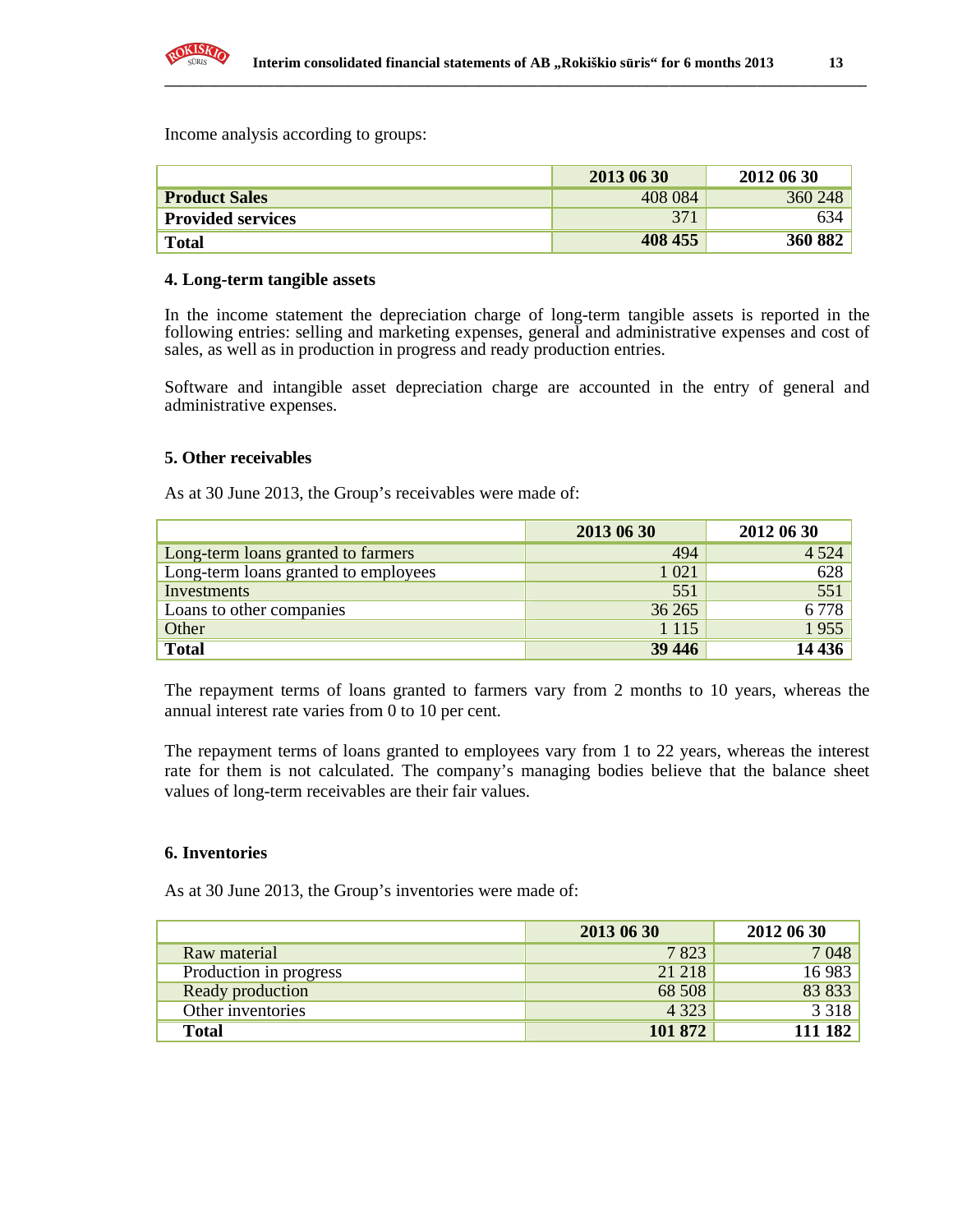

#### **7. Selling and Other Receivables**

As at 30 June 2013, the Group's selling and other receivables were made of:

|                                             | 2013 06 30 | 2012 06 30 |
|---------------------------------------------|------------|------------|
| <b>Selling receivables</b>                  | 111979     | 107 189    |
| VAT receivable                              | 11 897     | 6 4 3 2    |
| <b>Other receivables</b>                    | 7 1 3 1    | 1 257      |
| Advance payments and future period expenses | 13 4 51    | 5 0 8 7    |
| <b>Total</b>                                | 144 458    | 119 965    |

#### **8. Cash and cash equivalents**

The money equivalents in Balance sheet and Cash Flow Statement are made of the following:

|                                        | 2013 06 30     | 2012 06 30 |
|----------------------------------------|----------------|------------|
| Money in bank and cash-in-hand (Group) | 17 332         | 2 9 0 7    |
| <b>Current deposits</b>                | $\overline{4}$ |            |
| <b>Total</b>                           | 17 373         | 2948       |

#### **9. Financial ratios**

The Group's financial ratios:

|                                         | 2013 06 30 | 2012 06 30 | 2011 06 30 |
|-----------------------------------------|------------|------------|------------|
| <b>Revenue (LTL thousand)</b>           | 408 455    | 360 882    | 316780     |
| <b>EBITDA (LTL thousand)</b>            | 29 127     | 24 871     | 24 039     |
| <b>EBITDA</b> margin $(\% )$            | 7,13       | 6,89       | 7.59       |
| <b>Operations profit (LTL thousand)</b> | 13 230     | 13 516     | 10 642     |
| Margin of operations profit $(\% )$     | 3,24       | 3,75       | 3,36       |
| <b>Profit per share (LTL)</b>           | 0,30       | 0,31       | 0,27       |
| <b>Number of shares (units)</b>         | 35 867 970 | 35 867 970 | 35 867 970 |

#### **10. Information on the audit**

The audit according to the International Accounting Standards will be made for the full year 2013 by audit company UAB "PricewaterhouseCoopers".

#### **11. Up-to-date information on material events and transactions**

On 25 February 2013, amendment to the credit agreement was signed with the bank in relation to the extension of the repayment term of overdraft (LTL 2m) until 31 January 2014, and the extension of the repayment term of credit limit (EUR 18m) until 15 February 2014. The total credit limit is LTL 64,150 thousand, with no repricing of interest rates.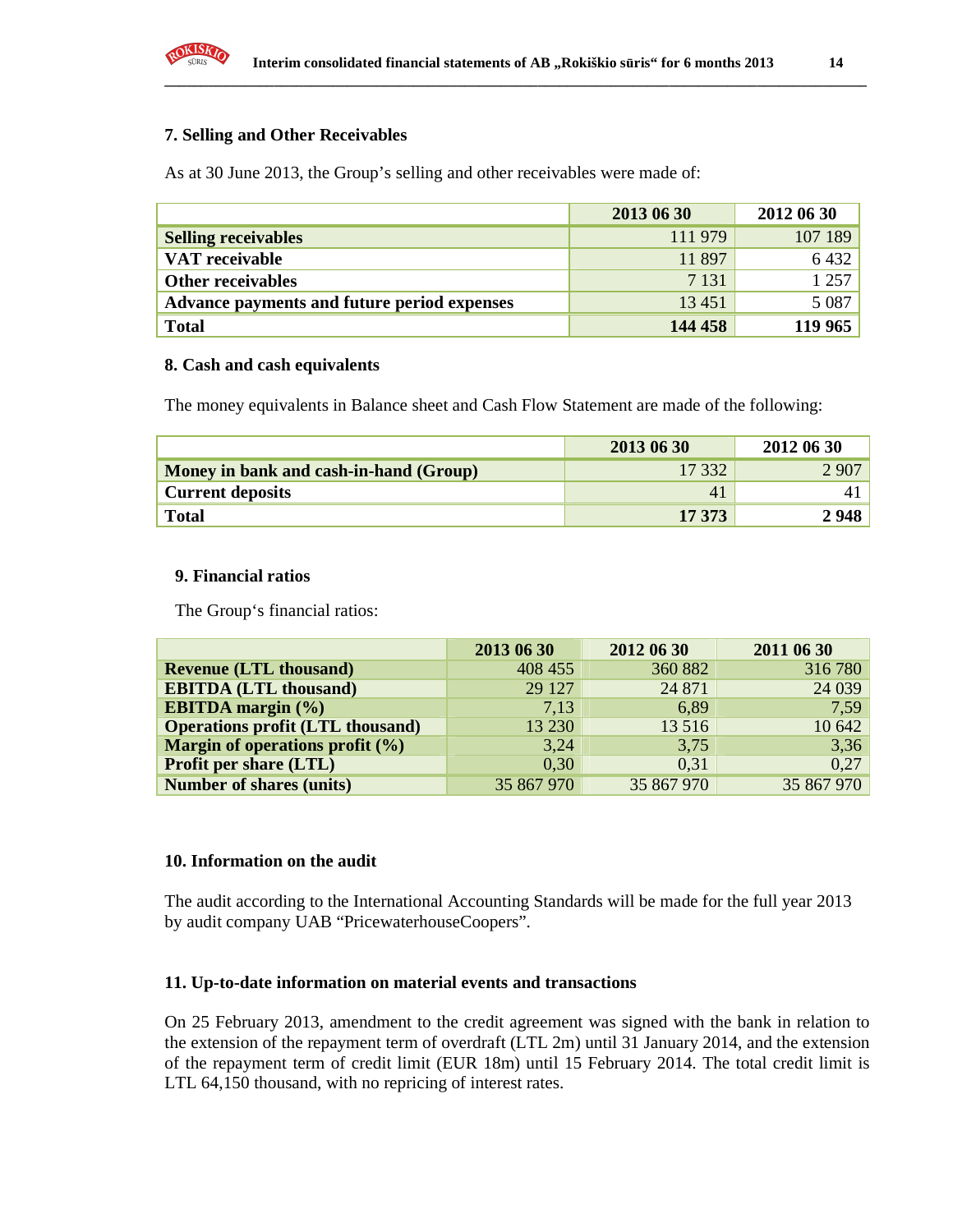

On 28 February 2013, the shareholder adopted Decision No. 18 to initiate the reorganisation of the Company Rokiškio Pienas UAB by way of unbundling (and approve the drafting of unbundling terms and conditions), whereby a part will be separated from the Company Rokiškio Pienas UAB, which will continue milk product distribution activities, and on the basis of assets, rights and obligations attributed to that part, a new company with the same legal status will be established – Rokiškio Pieno Gamyba UAB – which will basically be engaged in milk product production activities.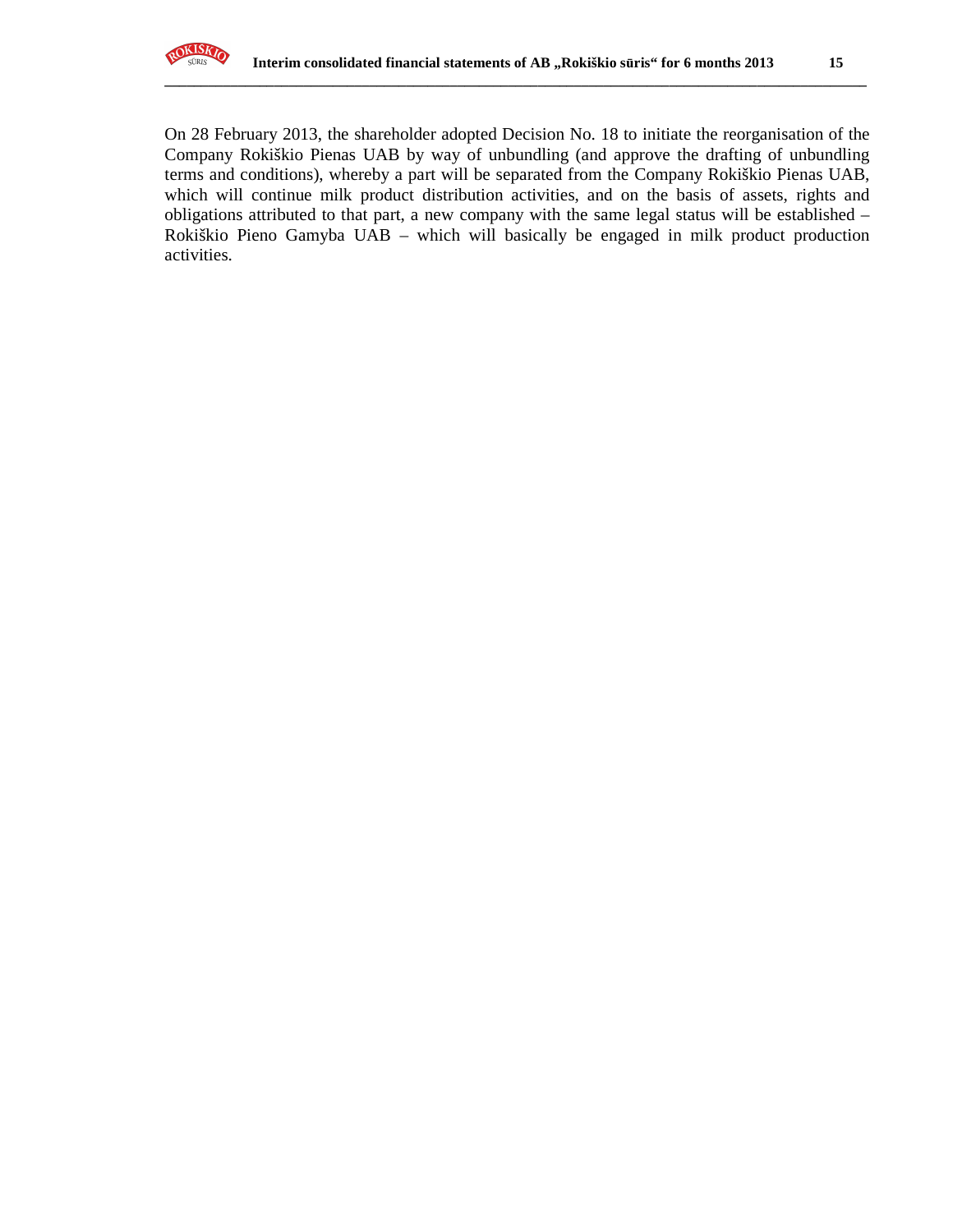

Supervisory Authority of  $30<sup>th</sup>$  August 2013 The Central Bank of the Republic of Lithuania No. 260 Žirmūnų str. 151, LT-09128 Vilnius

## **ENDORSEMENT BY THE RESPONSIBLE PERSONS**

Pursuing Article 22 of the Law on Securities of the Republic of Lithuania and in accordance with the rules of preparation and submission of periodical and supplementary information approved by the Securities Commission of the Republic of Lithuania, we, the undersigned – the Chief Executive Officer Antanas Trumpa and the Chief Financial Officer Antanas Kavaliauskas – approve that the six month interim consolidated report of  $\alpha$ Rokiškio sūris" for the year 2013, are formed in accordance with the applicable accounting standards, they are true and show fair review of the operations and business development.

Attached: Six month 2013 interim consolidated report of "Rokiškio sūris".

Chief Executive Officer (Antanas Trumpa Chief Financial Officer Antanas Kavaliauskas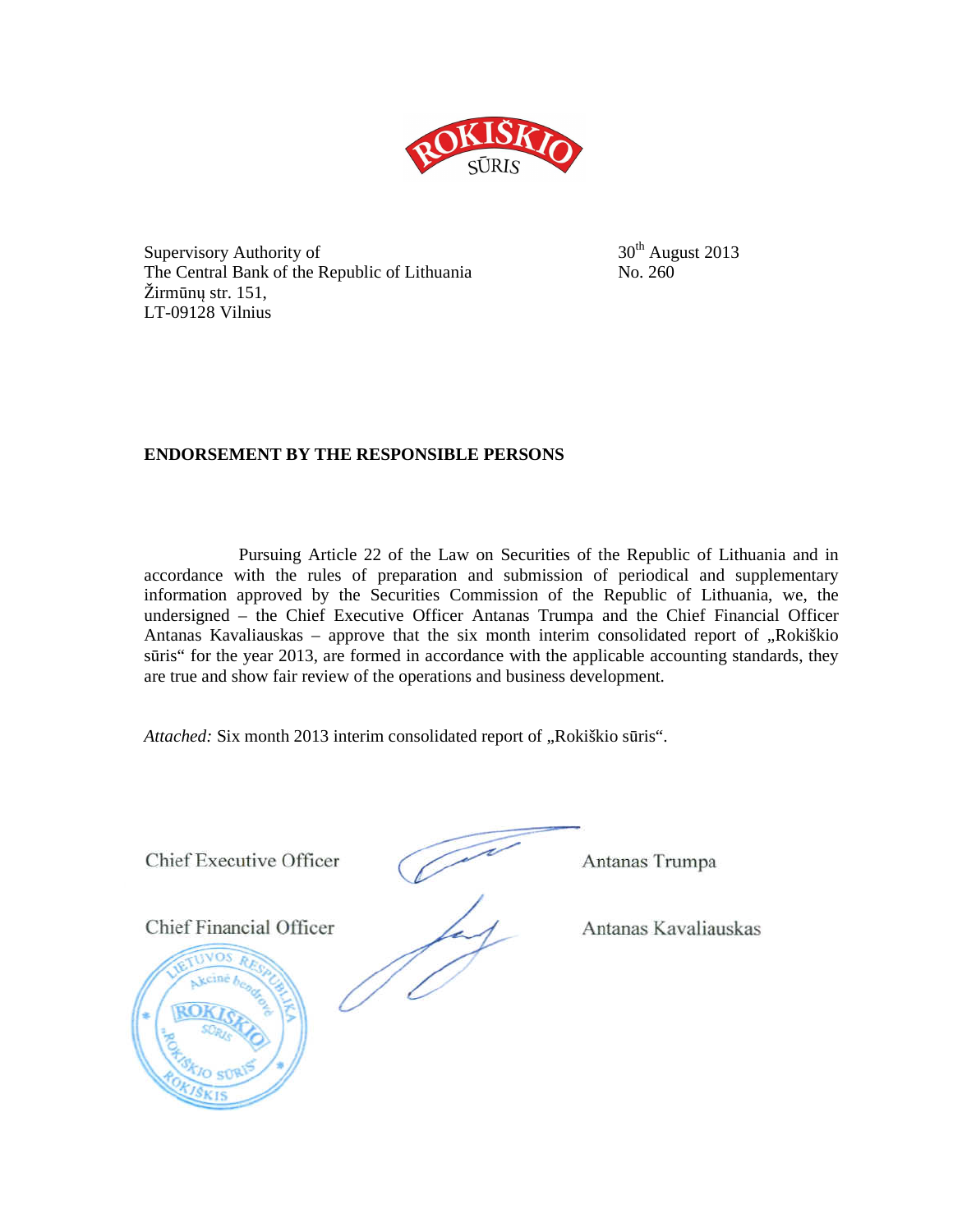



# **CONSOLIDATED INTERIM REPORT OF AB "ROKIŠKIO S**Ū**RIS" FOR THE SIX MONTH PERIOD OF THE YEAR 2013**

*(Prepared in accordance with the rules of preparation and submission of periodical and supplementary information approved by the Securities Commission of the Republic of Lithuania)*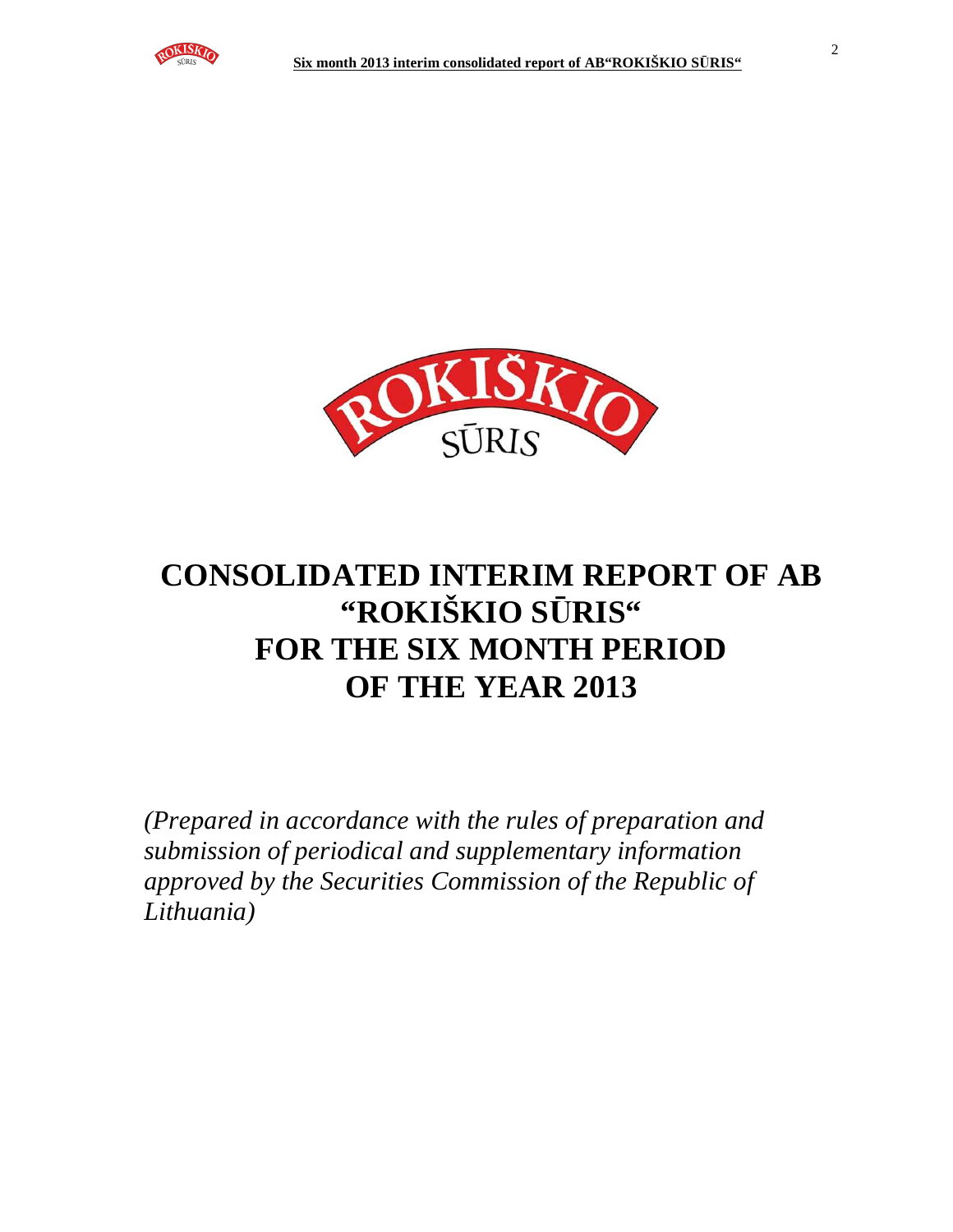

# **TABLE OF CONTENTS**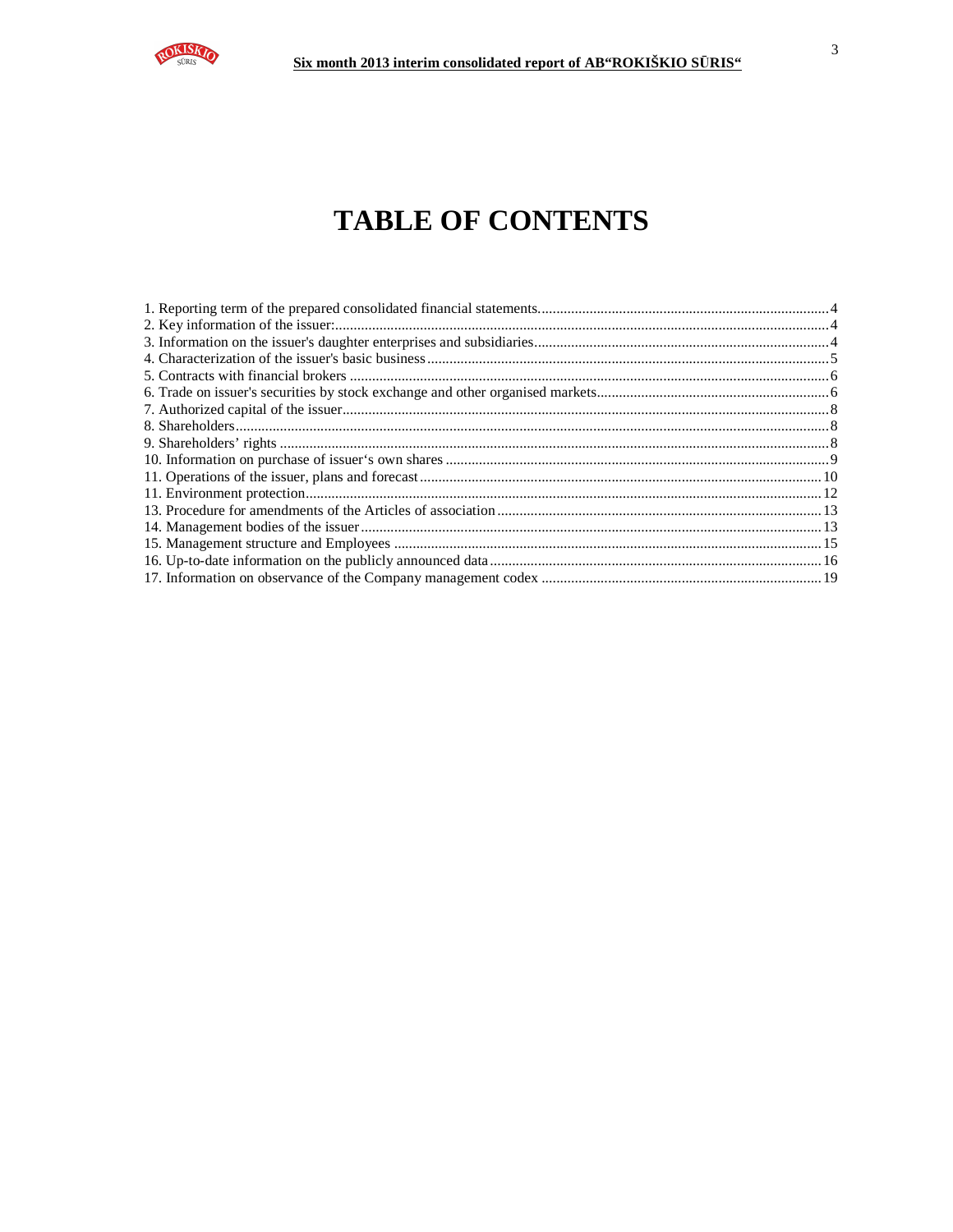

## **1. Reporting term of the prepared consolidated financial statements.**

The consolidated financial statements are prepared for six month period of the year 2013.

## **2. Key information of the issuer:**

Name of the issuer: Joint stock company "Rokiskio suris". Legal base: Joint Stock Company. Address – Pramones str. 3, LT 42150 Rokiskis, Republic of Lithuania. Telephone: +370 458 55 200, fax +370 458 55 300. E-mail address: rokiskio.suris@rokiskio.com Website: www.rokiskio.com Registered in on  $28<sup>th</sup>$  February 1992 by the Authorities of Rokiskis region. Re-registered in on 28<sup>th</sup> November 1995 by the Ministry of Economy of the Republic of Lithuania. Company code 173057512. Manager of registry of legal entities – State company "Registru centras". The authorized capital of AB "Rokiskio suris" equals to LTL 35,867,970. There are 35,867,970 shares. Nominal value per share equals to LTL 1 (one litas).

## **3. Information on the issuer's daughter enterprises and subsidiaries**

The Consolidated Group (hereinafter – the Group) consists of the Company, its two branches, five subsidiaries and one joint venture. (2012: two branches, four subsidiaries and one joint venture). The branches and subsidiaries that comprise consolidated Group are indicated below:

|                  | <b>Operating as</b><br>at June 30th |      |                      |
|------------------|-------------------------------------|------|----------------------|
| <b>Branches</b>  | 2013                                | 2012 | <b>Subsidiaries</b>  |
| Utenos pienas    | Yes                                 | Yes  | UAB "Rokiškio pienas |
| Ukmergės pieninė | Yes                                 | Yes  | UAB "Rokiškio pieno  |
|                  |                                     |      | gamyba"              |

|                  |      | <b>Operating as</b><br>at June 30th |                                    | Group's share<br>$(\%)$ as at June<br><b>30th</b> |        |  |
|------------------|------|-------------------------------------|------------------------------------|---------------------------------------------------|--------|--|
| <b>Branches</b>  | 2013 | 2012                                | <b>Subsidiaries</b>                | 2013                                              | 2012   |  |
| Utenos pienas    | Yes  | Yes                                 | UAB "Rokiškio pienas"              | 100,00                                            | 100,00 |  |
| Ukmergės pieninė | Yes  | Yes                                 | UAB "Rokiškio pieno<br>gamyba"     | 100,00                                            |        |  |
|                  |      |                                     | KB "Žalmargė"                      | 100,00                                            | 100,00 |  |
|                  |      |                                     | SIA "Jekabpils Piena<br>Kombinats" | 100,00                                            | 100,00 |  |
|                  |      |                                     | SIA "Kaunata"*                     | 60,00                                             | 60,00  |  |

| Jungtinės veiklos įmonė |       |       |
|-------------------------|-------|-------|
| UAB "Pieno upės"        | 50,00 | 50,00 |

\* These subsidiaries were not consolidated due to their insignificance.

All above subsidiaries, the joint venture and branches are incorporated in Lithuania, except for SIA "Jekabpils Piena Kombinats" and SIA "Kaunata" which are incorporated in Latvia.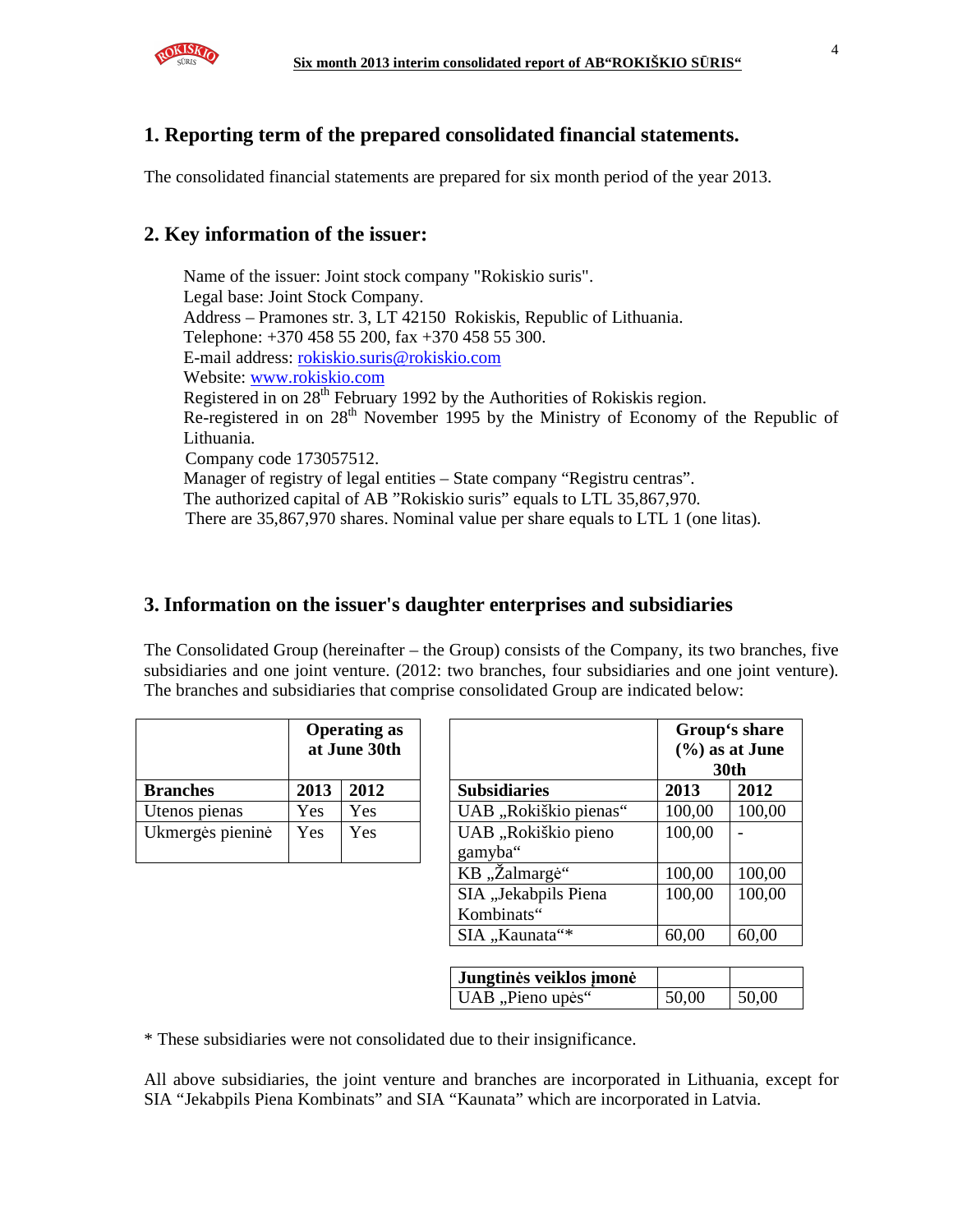

## **Subsidiaries of AB "Rokiškio s**ū**ris":**

UAB "Rokiskio pienas" legal address: Pramonės str. 8, LT - 28216 Utena. Company code: 300561844. AB "Rokiškio sūris" is its founder and the only shareholder having 100 per cent of shares.

UAB "Rokiškio pieno gamyba" legal address: Pramonės str. 8, LT - 28216 Utena. Company code: 303055649. AB "Rokiškio sūris" is its founder and the only shareholder having 100 per cent of shares.

Dairy cooperative "Žalmargė" legal address: Kalnalaukio str.1, Širvintos. Company code: 178301073.

Latvian company SIA Jekabpils piena kombinats (company code 45402008851, legal address: Akmenu iela 1, Jekabpils, Latvija LV-5201).

Latvian company SIA Kaunata (company code 240300369, legal address Rogs, Kaunata pag., Rezeknes nov., Latvia).

#### **Co-controlled company:**

UAB "Pieno upės", legal address: Sandėlių str. 9, Kaunas. Company code: 135027862.

#### **Branches of AB "Rokiškio s**ū**ris"**:

AB "Rokiškio sūris" branch Utenos pienas (Company code: 110856741, Pramonės str. 8, LT-28216 Utena);

AB "Rokiškio sūris" branch Ukmergės pieninė (Company code: 182848454, Kauno str. 51, LT-20119, Ukmergė).

## **4. Characterization of the issuer's basic business**

Basic business of the group of "Rokiškio sūris":

♦ Dairying and cheese production (EVRK 10.51);

Basic business of AB "Rokiškio sūris" is production and sales of fermented cheese, whey products, and skim milk powder.

Subsidiaries:

Basic business of UAB "Rokiškio pienas" is sales of fresh dairy products (fluid milk, kefir, sour milk, butter, curds, fresh cheese, sour cream, chocolate coated curds dessert, desserts).

Basic business of UAB "Rokiškio pieno gamyba" is production of fresh dairy products (fluid milk, kefir, sour milk, butter, curds, fresh cheese, sour cream, chocolate coated curds dessert, desserts).

Basic business of KB "Zalmargė" is purchase of raw milk.

Basic business of SIA Jekabpils piena kombinats – purchase of raw milk.

Basic business of SIA Kaunata – purchase of raw milk.

Joint venture:

Basic business of UAB "Pieno upės"is purchase of raw milk.

#### Branches of AB "Rokiskio sûris"

Basic business of AB "Rokiškio sūris" subsidiary Utenos pienas and AB "Rokiškio sūris" subsidiary Ukmergės pieninė is purchase of raw milk.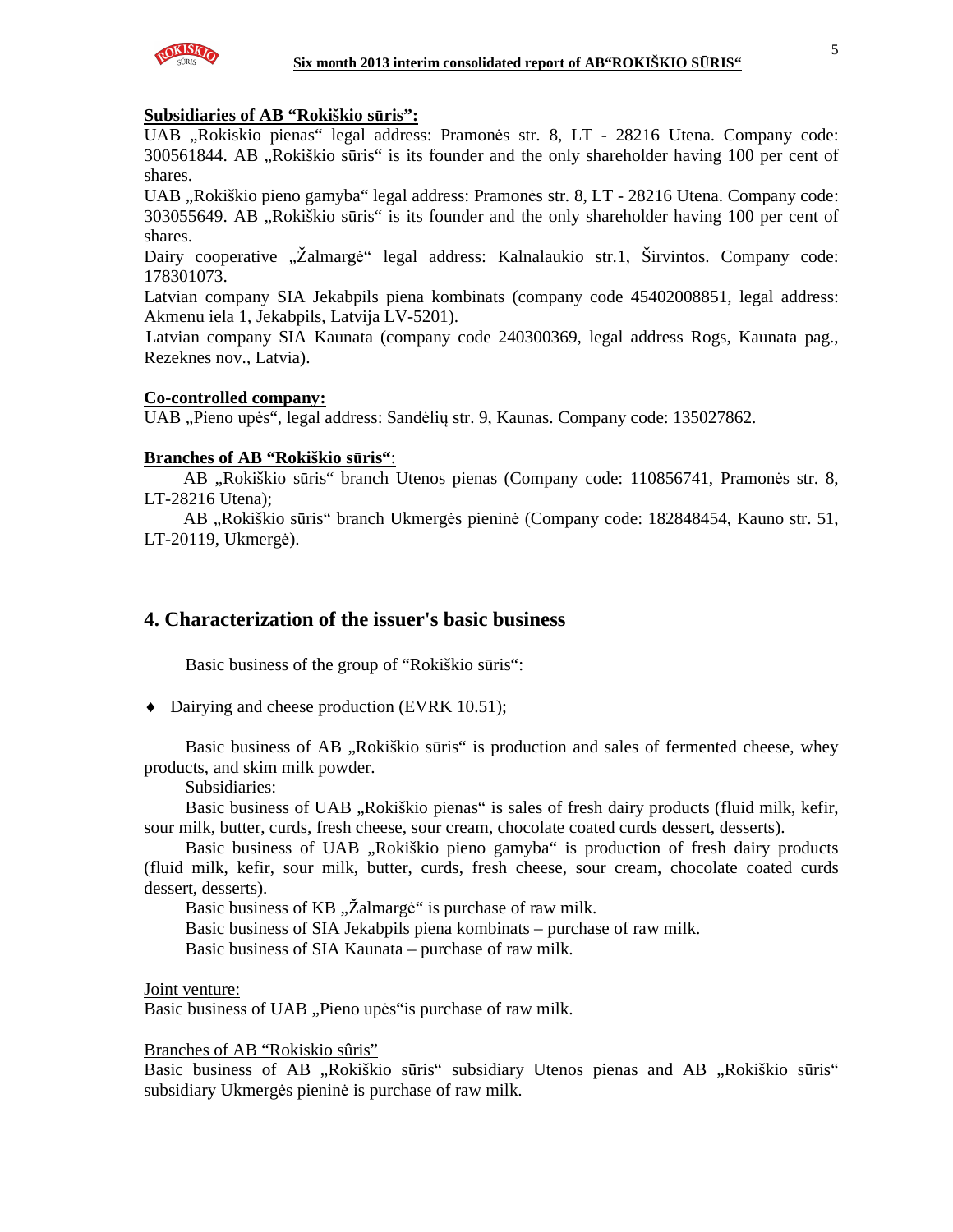

## **5. Contracts with financial brokers**

On 24<sup>th</sup> December 2003, AB "Rokiškio sūris" made a contract with UAB FMI "Baltijos vertybiniai popieriai" (Gedimino pr.60, Vilnius) regarding administration of shareholders of AB ", Rokiškio sūris". On  $15<sup>th</sup>$  January 2007, the financial company changed its name into UAB FMI "Orion securities" (A.Tumėno str. 4, LT-01109 Vilnius).

## **6. Trade on issuer's securities by stock exchange and other organised markets**

The 35,867,970 ordinary registered shares of AB "Rokiškio sūris" are listed on the Official List of NASDAQ OMX Vilnius Stock Exchange. (VVPB symbol RSU1L). Nominal value per share 1 (one) litas.

The Company has not issued any debt securities for the public stock trading.

The Company has not issued nor registered any debt securities for the non-public stock trading. There are no securities which would not participate as a part of the Authorized Capital and be regulated by the Law on Securities.

The shares were not traded by other stock exchanges or similar institutions. As from 22nd November 2010 the trade on stock markets is performed in euros.

Trade by shares of AB Rokiskio sûris on NASDAQ OMX Vilnius Stock Exchange Vilnius Stock Exchange:

| <b>Reporting period</b> |            |       |       | Price (Eur) |                 | Turnover (Eur)                   |            |                |                 |
|-------------------------|------------|-------|-------|-------------|-----------------|----------------------------------|------------|----------------|-----------------|
| from                    | to         | max.  | min.  | aver.       | Last<br>session | Date od<br>last trade<br>session | max.       | min            | Last<br>session |
| 2011.01.01              | 2011.03.31 | 1.789 | 1.505 | 1.696       | 1.750           | 2011.03.31                       | 92,633.76  | $\Omega$       | $\Omega$        |
| 2011.04.01              | 2011.06.30 | 1.807 | 1.410 | 1.574       | 1.440           | 2011.06.30                       | 118,496.02 | $\overline{0}$ | 118,496.02      |
| 2011.07.01              | 2011.09.30 | 1.485 | 1.370 | 1.404       | 1.400           | 2011.09.30                       | 223,147.30 | $\overline{0}$ | 14,035.60       |
| 2011.10.01              | 2011.12.30 | 1.478 | 1.205 | 1.256       | 1.298           | 2011.12.30                       | 644,770.74 | $\Omega$       | 3,595.46        |
| 2012.01.01              | 2012.03.30 | 1.388 | 1.29  | 1.360       | 1.359           | 2012.03.30                       | 118,945.00 | $\Omega$       | $\Omega$        |
| 2012.04.01              | 2012.06.30 | 1.40  | 1.25  | 1.36        | 1.36            | 2012.06.29                       | 108,953.50 | $\Omega$       | 4,128.00        |
| 2012.07.01              | 2012.09.30 | 1.40  | 1.30  | 1.37        | 1.40            | 2012.09.28                       | 641,665.74 | $\Omega$       | 1,158.70        |
| 2012.10.01              | 2012.12.31 | 1.47  | 1.33  | 1.37        | 1.40            | 2012.12.28                       | 390,622.20 | $\Omega$       | 1,950.00        |
| 2013.01.01              | 2013.03.30 | 1.59  | 1.39  | 1.46        | 1.57            | 2013.03.28                       | 77,386.93  | $\overline{0}$ | 4,671.62        |
| 2013.04.01              | 2013.06.30 | 1.63  | 1.44  | 1.49        | 1.50            | 2013.06.28                       | 231,098.74 | $\Omega$       | 5,992.78        |

#### **Trade on central market:**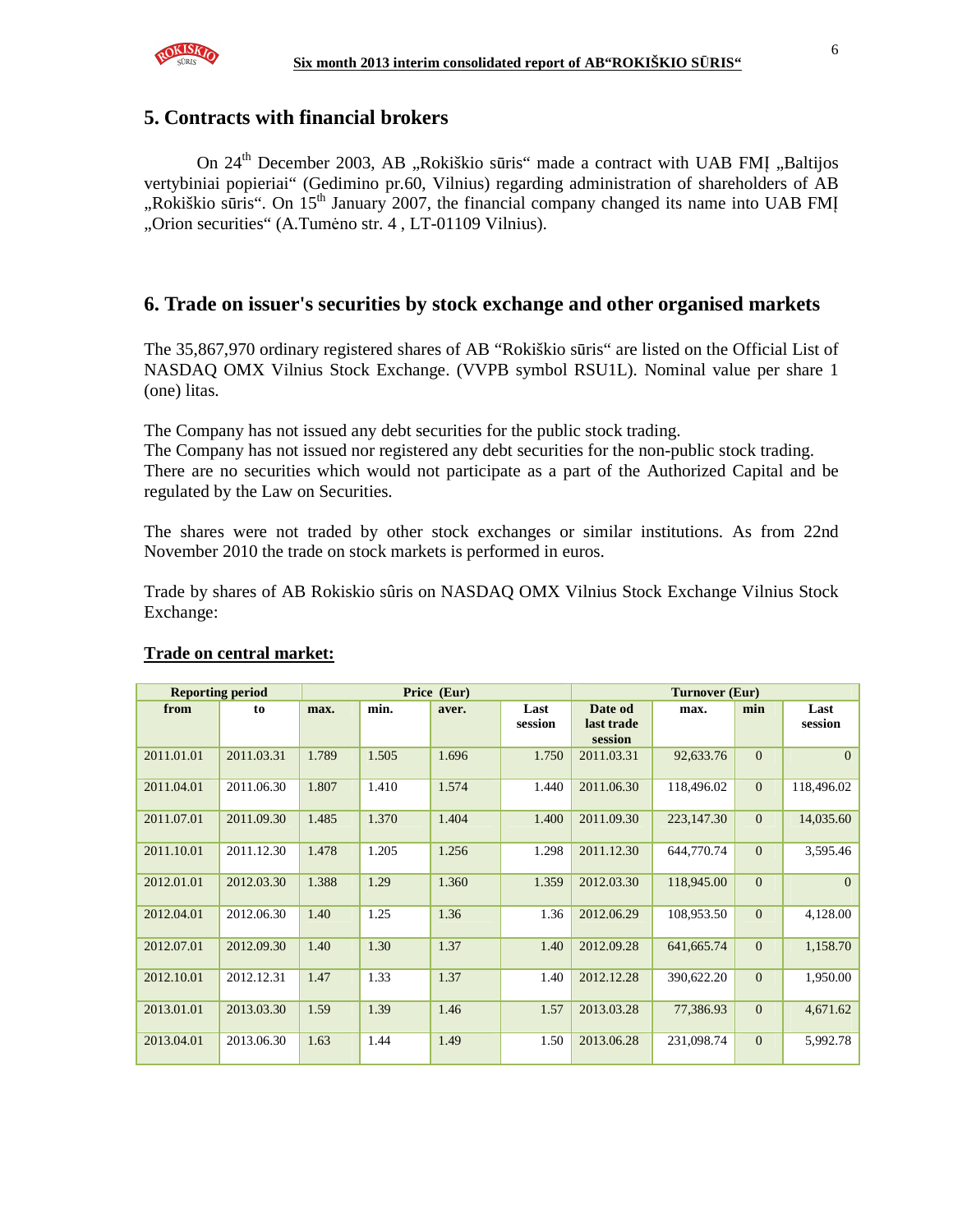





Data source – website of AB NASDAQ OMX Vilnius:

http://www.nasdaqomxbaltic.com/market/?instrument=LT0000100372&list=2&pg=details&tab=historical&lang=en& currency=0&downloadcsv=0&date=&start\_d=1&start\_m=1&start\_y=2013&end\_d=28&end\_m=6&end\_y=2013

| <b>Reporting period</b> |            | <b>Total turnover</b> |              | Date of last<br>trade session | <b>Capitalization</b><br>(Eur) |
|-------------------------|------------|-----------------------|--------------|-------------------------------|--------------------------------|
| from                    | to         | units                 | (Eur)        |                               |                                |
| 2010.01.01              | 2010.03.31 | 988,352               | 975,929      | 2010.03.31                    | 38,983,123                     |
| 2010.04.01              | 2010.06.30 | 1,384,497             | 1,419,903    | 2010.06.30                    | 37,406,882                     |
| 2010.07.01              | 2010.09.30 | 829,929               | 1,022,024    | 2010.09.30                    | 53,092,399                     |
| 2010.10.01              | 2010.12.31 | 1,564,687             | 2,715,182    | 2010.12.30                    | 68,893,250                     |
| 2011.01.01              | 2011.03.31 | 482,039               | 817,582.95   | 2011.03.31                    | 62,768,948                     |
| 2011.04.01              | 2011.06.30 | 791,936               | 1,246,500.83 | 2011.06.30                    | 51,649,877                     |
| 2011.07.01              | 2011.09.30 | 821,016               | 1,152,527.70 | 2011.09.30                    | 50,215,158                     |
| 2011.10.01              | 2011.12.31 | 1,192,435             | 1,498,010.23 | 2011.12.30                    | 46,556,625                     |
| 2012.01.01              | 2012.03.31 | 189,564               | 257,712.33   | 2012.03.31                    | 48,744,571                     |
| 2012.04.01              | 2012.06.30 | 228,464               | 310,179.89   | 2012.06.29                    | 48,780,439                     |
| 2012.07.01              | 2012.09.30 | 835,557               | 1,142,089.88 | 2012.09.28                    | 50,215,158                     |
| 2012.10.01              | 2012.12.31 | 525,165               | 717,997.30   | 2012.12.28                    | 50,215,158                     |
| 2013.01.01              | 2013.03.31 | 265,841               | 389,055.13   | 2013.03.28                    | 56,312,713                     |
| 2013.04.01              | 2013.06.30 | 675,596               | 1,005,631.66 | 2013.06.28                    | 53,801,955                     |

## **Capitalization of the Securities**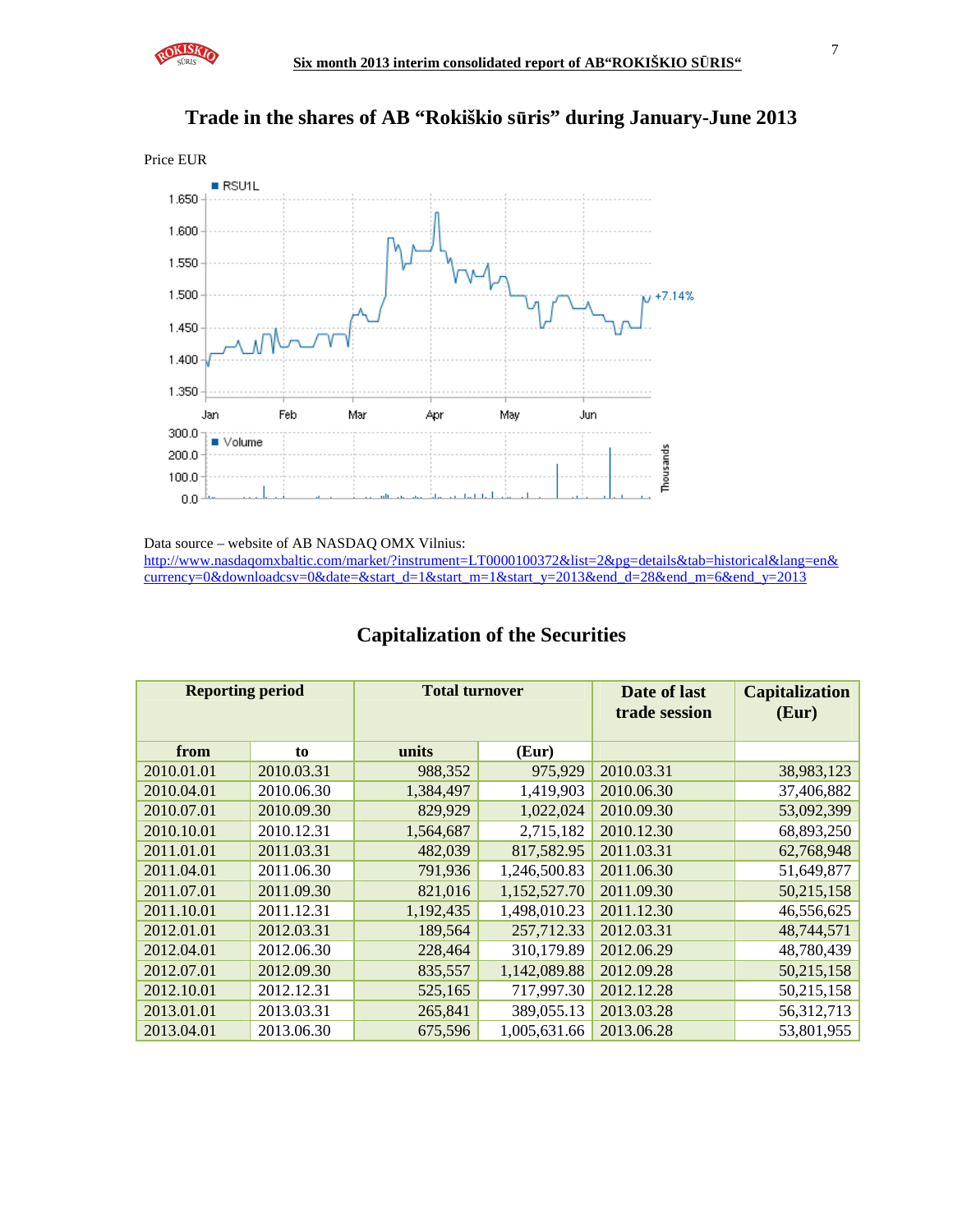

## **7. Authorized capital of the issuer**

As at  $30<sup>th</sup>$  June 2013, the Authorized capital of AB "Rokiškio sūris":

| Type of shares             | Number of shares | Nominal value, | Total nominal<br>value. LTL | Share of<br>authorized capital<br>(%) |
|----------------------------|------------------|----------------|-----------------------------|---------------------------------------|
|                            |                  |                |                             |                                       |
| Ordinary registered shares | 35,867,970       |                | 35,867,970                  | 100.00                                |

All shares of AB "Rokiškio sūris" are paid-up, and they are not subject to any limitations of transference.

## **8. Shareholders**

Total number of shareholders (as at 30.06.2013) – 5,683 shareholders.

**The shareholders having or owning over 5 percent of the issuer's authorized capital (as at 30.06.2013):** 

| Name, surname<br>Name of company                    | <b>Address</b>                                |                            | With associated<br><b>Proprietary rights</b><br>persons |                               |                      |                            |
|-----------------------------------------------------|-----------------------------------------------|----------------------------|---------------------------------------------------------|-------------------------------|----------------------|----------------------------|
|                                                     |                                               | Number of<br><b>shares</b> | Capital<br>share %                                      | <b>Votes</b><br>$\frac{6}{9}$ | Capital<br>share $%$ | <b>Number</b><br>of shares |
| <b>UAB</b> "Pieno pramonės<br>investicijų valdymas" | Pramonės g. 3,<br><b>Rokiškis</b><br>Lietuva  | 14,022,173                 | 39.09                                                   | 39.99                         | 68.70                | 70.27                      |
| <b>Antanas Trumpa</b>                               | Sodų 41a, Rokiškis<br>Lietuva                 | 8,240,053                  | 22.97                                                   | 23.50                         | 68.70                | 70.27                      |
| Skandinaviska Enskilda<br><b>Banken AB clients</b>  | Sergels Torg 2,<br>10640 Stockholm,<br>Sweden | 2,077,884                  | 5.79                                                    | 5.93                          |                      |                            |
| <b>Swedbank clients</b>                             | Liivalaia 8,<br>Tallinn<br>Estonia            | 2,909,832                  | 8.11                                                    | 8.30                          |                      |                            |

## **9. Shareholders' rights**

## **Shareholders have the following non-economic rights**:

- 1) to attend the general meetings of shareholders;
- 2) to make advance inquiries addressed to the company in regards with the items on the agenda of general meeting of shareholders;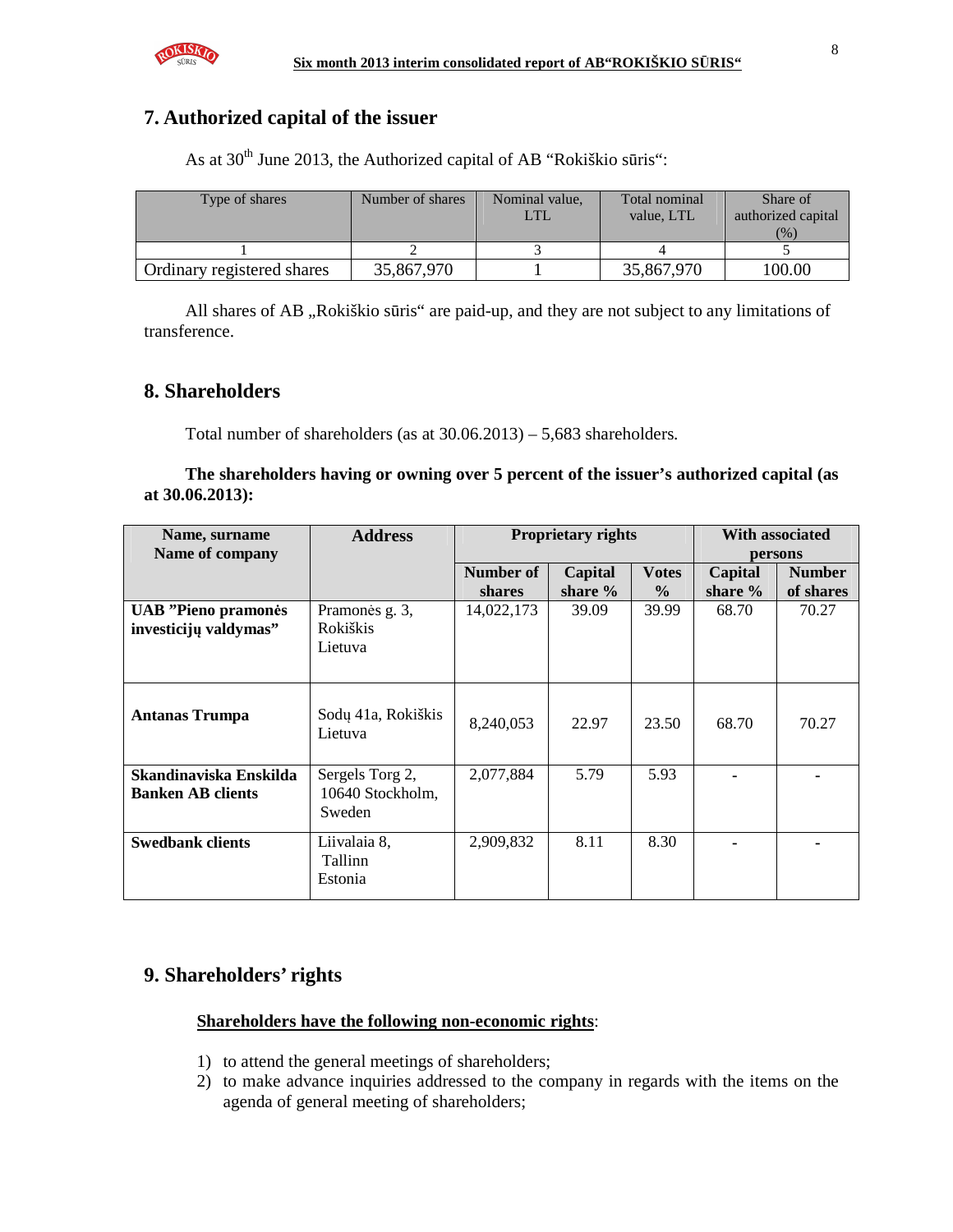

- 3) based on the rights provided with the shares to vote on the general meetings of shareholders;
- 4) according with Part 1 of Article 18 of the Law on the Joint Stock Companies to obtain information on the company's operations;
- 5) to address the court requesting to bring an action of damages against the company if the damage was caused by noncompliance or inadequate compliance with duties of the company manager and board of directors as stated by the Law on Joint Stock Companies of the Republic of Lithuania or other laws, as well as the Articles of Association and or in any other cases as stated by the Lithuanian Laws;
- 6) other non-economic rights established by the Lithuanian Laws.

## **Shareholders have the following property rights**:

- 1) to receive a certain portion of the Company's profit (dividend);
- 2) to receive a certain portion of the company's funds when its authorized capital is decreased in order to pay out the fund to shareholders;
- 3) to receive shares without payment if the authorised capital is increased from the funds of the Company;
- 4) to have priority in acquiring the newly issued shares or convertible bonds of the Company unless the General Meeting of the Shareholders resolves to waive such right complying with the applicable Law;
- 5) to lend to the Company as determined by the Laws of the Republic of Lithuania, the company however cannot mortgage its assets when borrowing from shareholders. When the company borrows from shareholders the interest cannot exceed the average interest rate of the local commercial banks on the day of contracting. In this case the company and shareholders must not agree regarding the higher rate of interest;
- 6) to receive a portion of assets of the Company in liquidation;
- 7) other property rights established by the Lithuanian Laws.

The rights identified by points 1, 2, 3 and 4 are provided to the persons who were the company's shareholders at the end of the tenth working day after the corresponding general meeting of shareholders.

## **10. Information on purchase of issuer's own shares**

During the public quotation from 2011.09.07 to 2011.09.20 AB "Rokiškio sūris" acquired 788,804 own shares which made 2.20 % of the company's authorized capital, and during the period from 2011.12.01 to 2012.12.14 it was acquired 13,290 own shares which made 0.04 % of the company's authorized capital.

As at the date of the report presentation  $(30<sup>th</sup>$  August 2013), AB "Rokiškio sūris" has in treasure 802,094 ordinary registered shares and it makes 2.24 % of the company's authorized capital.

Treasury shares have no voting right.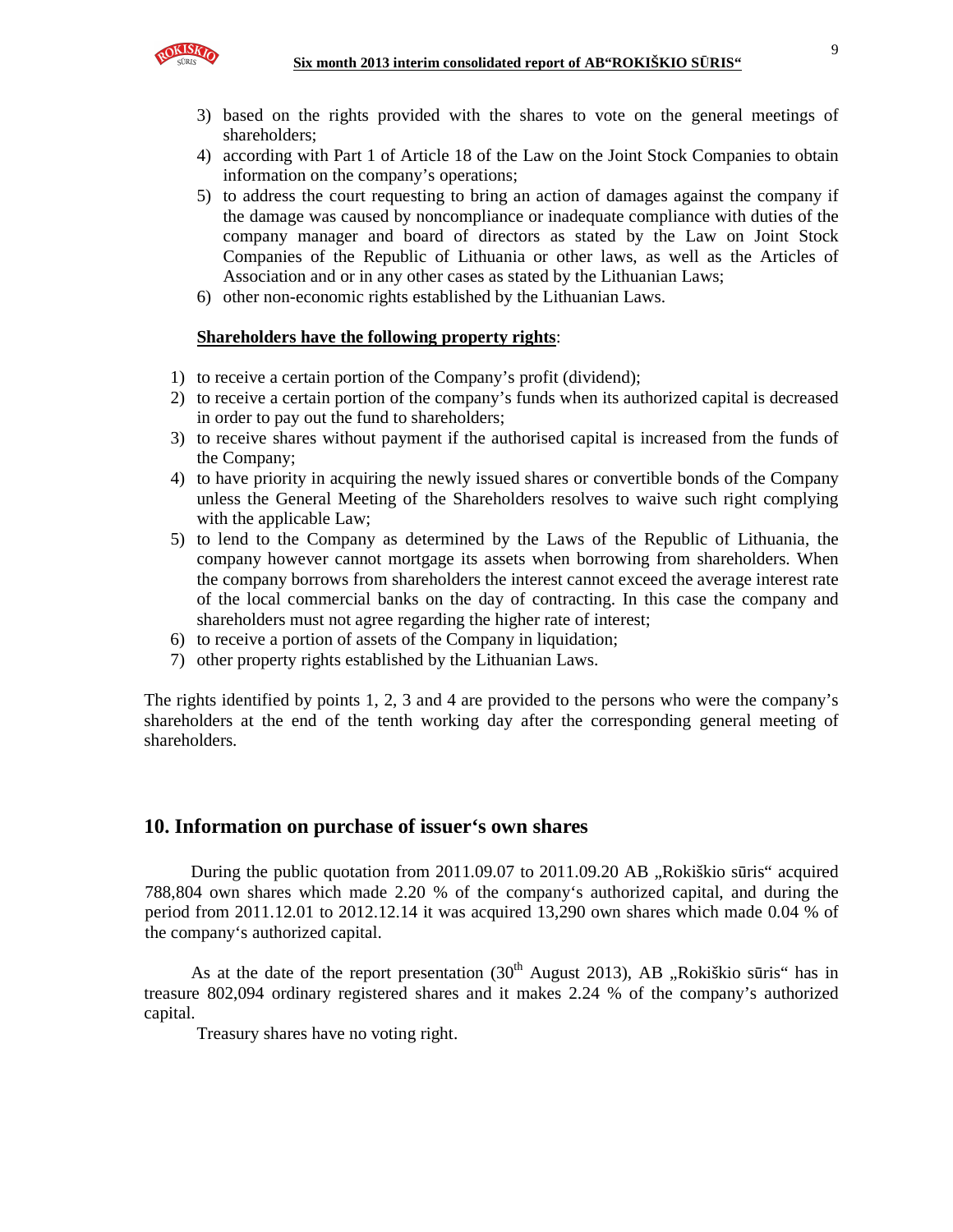

## **11. Operations of the issuer, plans and forecast**

AB "Rokiškio sūris" is one of the largest and most modern dairy production companies in Lithuania. The main activity of the company is production and sales of fermented cheese, fresh dairy products, butter, milk powders, whey and other milk products.

On  $2^{nd}$  May 2013, a new subsidiary Rokiskio pieno gamyba UAB was registered in the register of Legal Entities.

The subsidiary Rokiskio pieno gamyba UAB was established in order to optimize the group's performance and to reach better results. A part of Rokiskio pienas UAB, which continues its operations of product distribution, is separated and a new company Rokiskio pieno gamyba UAB with equal legal form is established on the basis of the assets, rights and obligations assigned to this part of the company, and the main business of the new subsidiary is production of dairy products.

The Group's production is developed in the towns of Rokiškis (AB ., Rokiškio sūris"), Utena (UAB "Rokiškio pieno gamyba") and Ukmerge (UAB "Rokiškio pieno gamyba" subsidiary "Ukmergės pieninė").

Specialization of Rokiskis production plant – fermented cheese and whey products.

Specialization of Utena production plant – fresh dairy products for the local market, whey protein concentrate, milk powder and butter production.

Specialization of Ukmerge production plant – curd and curd cheese production.

Specialization of Rokiskio pienas  $UAB -$  sales of the Group's products in Lithuania, Latvia and Estonia.

In January-June 2013, the Group Rokiskio suris AB followed smooth production cycle maintaining similar production levels to the last year.

The Companies are highly concerned about food safety and quality issues in order to satisfy customer needs and comply with the environmental requirements.

The Company was the first company in Lithuania who was certified in accordance with the Hazard Analysis and Critical Control Point systems (HACCP), and the first of dairy companies who was certified in accordance with the Quality management and Environment management systems complying with the international requirements of ISO standards (ISO 9001:2008, ISO 14001:2004, ISO 22000:2005).

The most important aspect of the companies' performance is food safety. In order to reach higher level of food safety effectiveness the company in Rokiskis improved the food safety system and in 2013 it was certified in accordance with the scheme for certification of food safety systems FSSC 22000. The system covers ISO 22000:2005 and ISO/TS 22002-1:2009 as well as additional requirements. The food safety scheme is recognized by the Global Food Safety Initiative GFSI, and it can replace some other previously recognized food safety standards such as BRCm IFS and SQF.

In 2012, the Utena plant implemented and certified the social responsibility standard ISO 8000.

Six month consolidated non-audited net profit of AB "Rokiškio sūris" Group is equal to LTL 10.520 million, i.e. 4.00 % less than during the same period of the last year. In 2012, six month consolidated net profit was equal to LTL 10.958 million. The net profitability of the Group in six months 2013 made 2.58 per cent.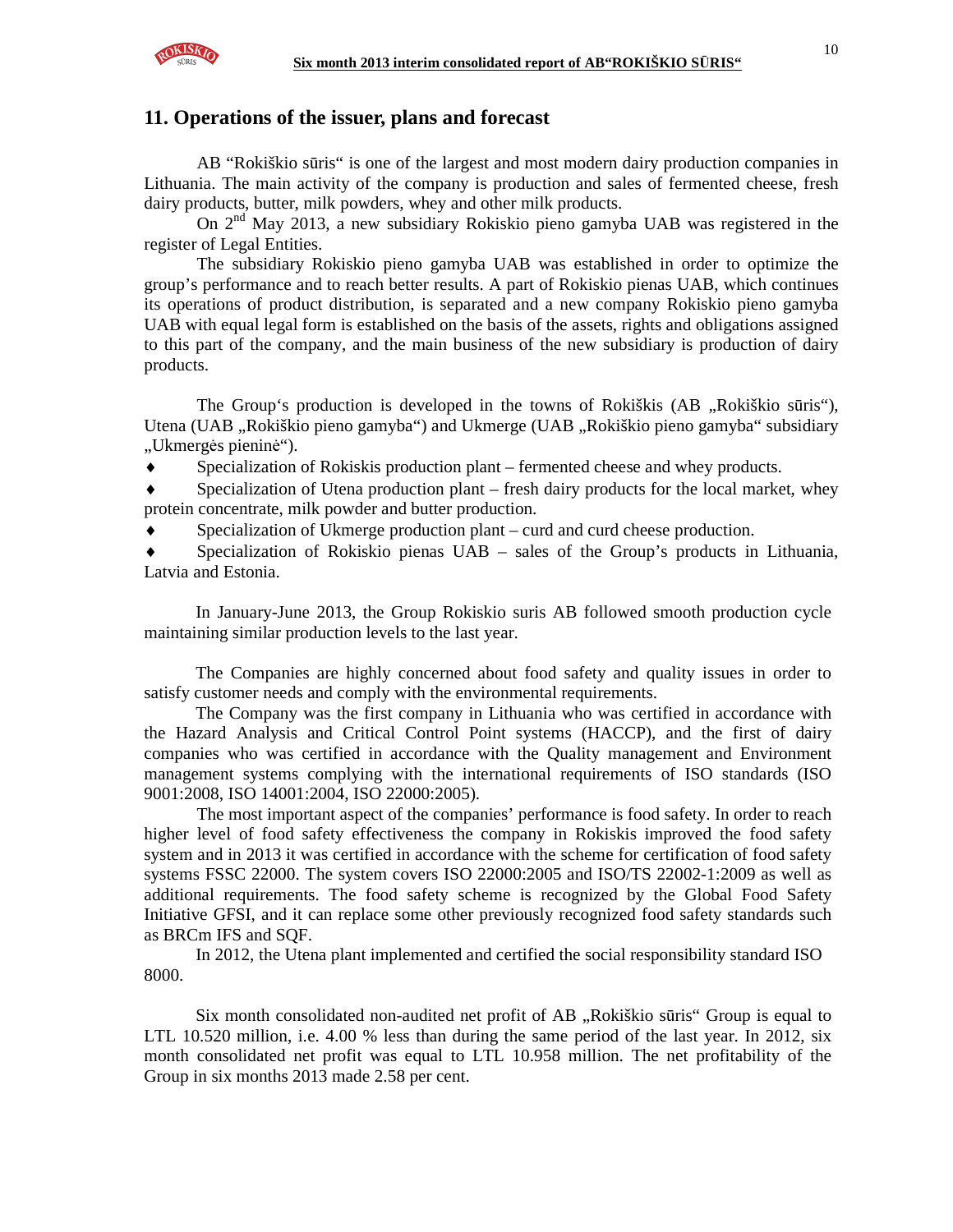The profit decrease compared to the last year was caused by higher prices for raw milk. During the six month period 2013 prices for raw milk in Lithuania increased by 33%. Secondly, the sales on the local market were unprofitable. Prices for dairy products were rising much slower compared to the cost boost due to more expensive raw milk.

January – June 2013 consolidated non-audited sales of AB "Rokiškio suris" Group made LTL 408.455 million, i.e. 13.18 per cent more than during the same period of the last year. The consolidated sales of the same period of 2012 were equal to LTL 360.882 million.

The improved results of the six months compared to the same period of the last year were caused by higher prices of exported products.

AB "Rokiškio sūris" is one of the largest and most modern dairy production companies in Lithuania. The sales are widely spread including the export to East and West markets as well as a range of fresh dairy products sold on the local market and neighbourhood countries.

|                  | <b>Sold</b> |               |                |               |  |  |  |  |
|------------------|-------------|---------------|----------------|---------------|--|--|--|--|
| <b>Countries</b> | 2010        |               | $2011/01 - 06$ |               |  |  |  |  |
|                  | thousand Lt | $\frac{0}{0}$ | thousand Lt    | $\frac{0}{0}$ |  |  |  |  |
| Lithuania        | 123,553     | 34.24         | 124,090        | 30.38         |  |  |  |  |
| EU               | 166,821     | 46.22         | 191,150        | 46.80         |  |  |  |  |
| Other            | 70,508      | 19.54         | 93,215         | 22.82         |  |  |  |  |
| countries        |             |               |                |               |  |  |  |  |
| <b>TOTAL</b>     | 360,882     | 100.00        | 408,455        | 100.00        |  |  |  |  |

## **Sales markets in 2011 and six months 2012**

In 2013, the Group expects to invest around 25.3 million litas.

The main direction for the investment is more effective whey processing. The investments will be made into Rokiskio suris AB and Rokiskio pieno gamyba UAB. Therefore, it is planned to reconstruct current whey processing plant and to buy new equipment for the production of new products.

The most of investment will be used for the implementation of this project. The fluid part of the product will be produced by Rokiskio suris AB, and the drying will be made in a subsidiary Rokiskio pieno gamyba UAB.

A part of the investments will be used as it is provided by the support programme KPP 2007-2013, as well as completion of other works in progress in order to ensure stabile and uninterrupted use of current machines and creation of new products. A part of the investment will be directed to new packaging of the company's products and production of fresh dairy products. Currently all the investments related with the programme KPP 2007-2013 are almost completed.

The essential target of the estimated investments is to continue effective use of the acquired equipment, and to modernize and improve the technological procedures.

It is provided that firstly the newly acquired equipment should meet the customer demand for finished product. It is aimed that the equipment would ensure safety, quality and variability of production complying with the changing market demand.

Every year AB "Rokiškio sūris" give great attention to new investment into the production procedures, modernization of existing production facilities and their maintenance: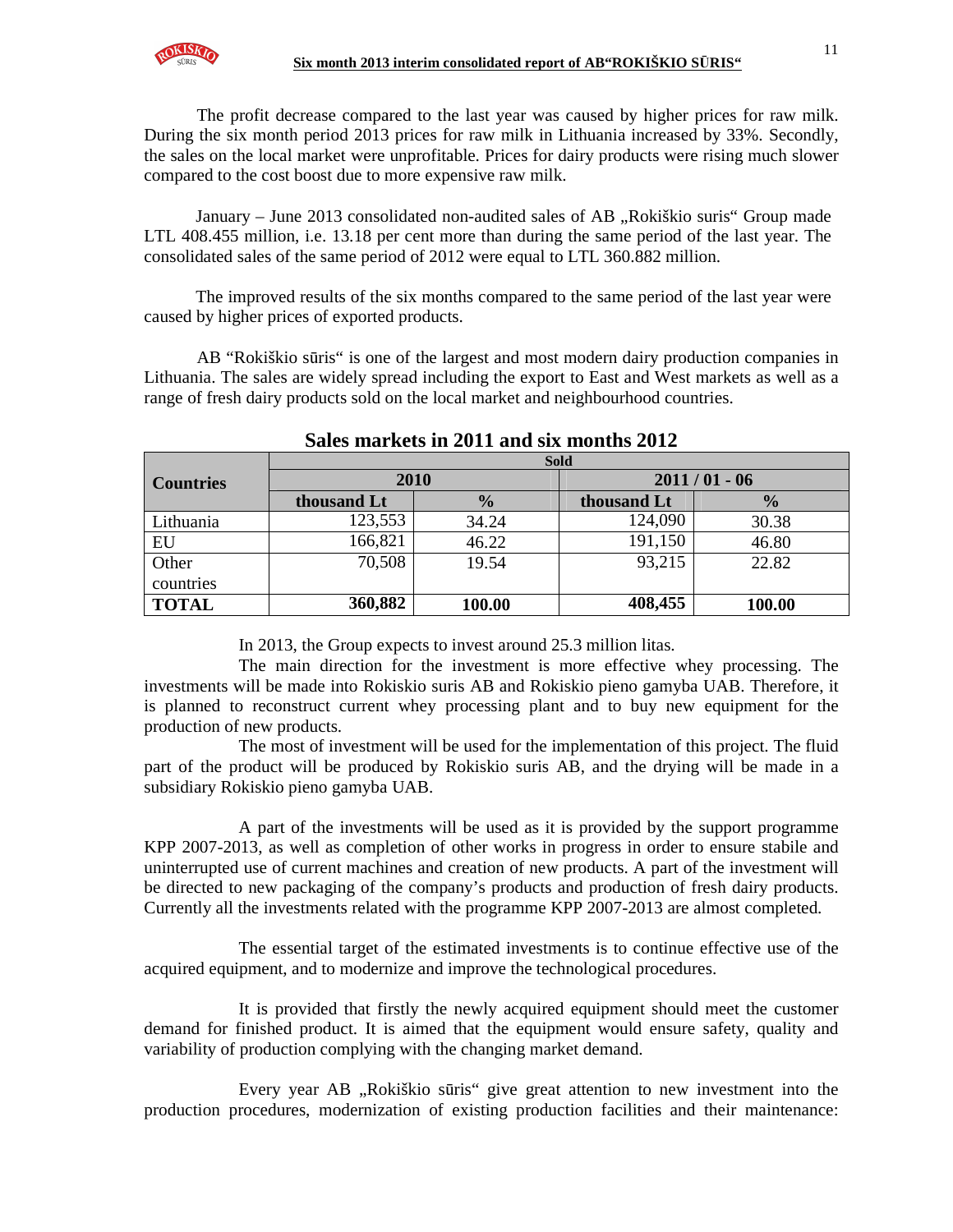

cooling systems, power supply, waste treatment and utilization, ventilation, monitoring of suitable air conditions in production premises.

Also, to the storage and delivery of ready-to-cook products and finished products within the company's departments. Therefore, some more fork-lifts, and other equipment will be bought.

Computer hardware and software are acquired to modernize the procedure of technological process in the production departments.

The investments of 2013 are targeted to increase the company's competitiveness, as well as improved employment of production facilities by implementing additional equipment and considering environment protection as well as better conditions for the employees.

The long term targets of the Group are:

- ♦ to create a balanced market and to ensure that the market is safe for the company's products in the long term,
- ♦ to maintain the stabile, harmonized wasteless production program,
- ♦ to retain steady relationships with milk producers.

## **11. Environment protection**

The food safety and quality and environment protection politics of AB "Rokiškio sūris" covers continuous decrease of negative impact on environment, ensuring minimal consumption of resources, and strengthening waste treatment in order to minimize negative impact on air, water and earth.

Within the reporting period, AB "Rokiškio sūris" implemented successfully the targets and tasks provided by the Environment Protection Program 2013. The company employs five programs in order to monitor and analyze the impact on environment, the contamination of waste and air is measured in accordance with the schedule agreed with environment authorities. It was not identified any unwelcome facts.

Within the first half year 2013, the company processed 33.51.9 per cent less raw material, consequently the use of resources has changed also.

| Taw mawitan.       |                    |                     |                    |  |
|--------------------|--------------------|---------------------|--------------------|--|
| Thermal power      | Electricity        | Water               | Waste effluent     |  |
| Increased by 8.6 % | Increased by 5.5 % | Increased by 23.9 % | Decreased by 0.8 % |  |

Consumption of energy resources in the first half year 2013 compared to 2012, per 1 ton of raw material:

During the first half year 2013 it was consumed the following amount of water  $425.418m^3$ , 37% of which was extracted from the company's fresh water bores. The savings of the underground water made 9% as it was used the cleaned whey water instead.

The whey from production procedure is fully processed. Nanofiltration, ultrafiltration and reverse osmosis are used in the processing technology. The water extracted from whey ("cow water") complies with the environmental requirements. Effectiveness of cleaning equals to 98% in terms of BDS7. 29% of the cleaned water is used second time.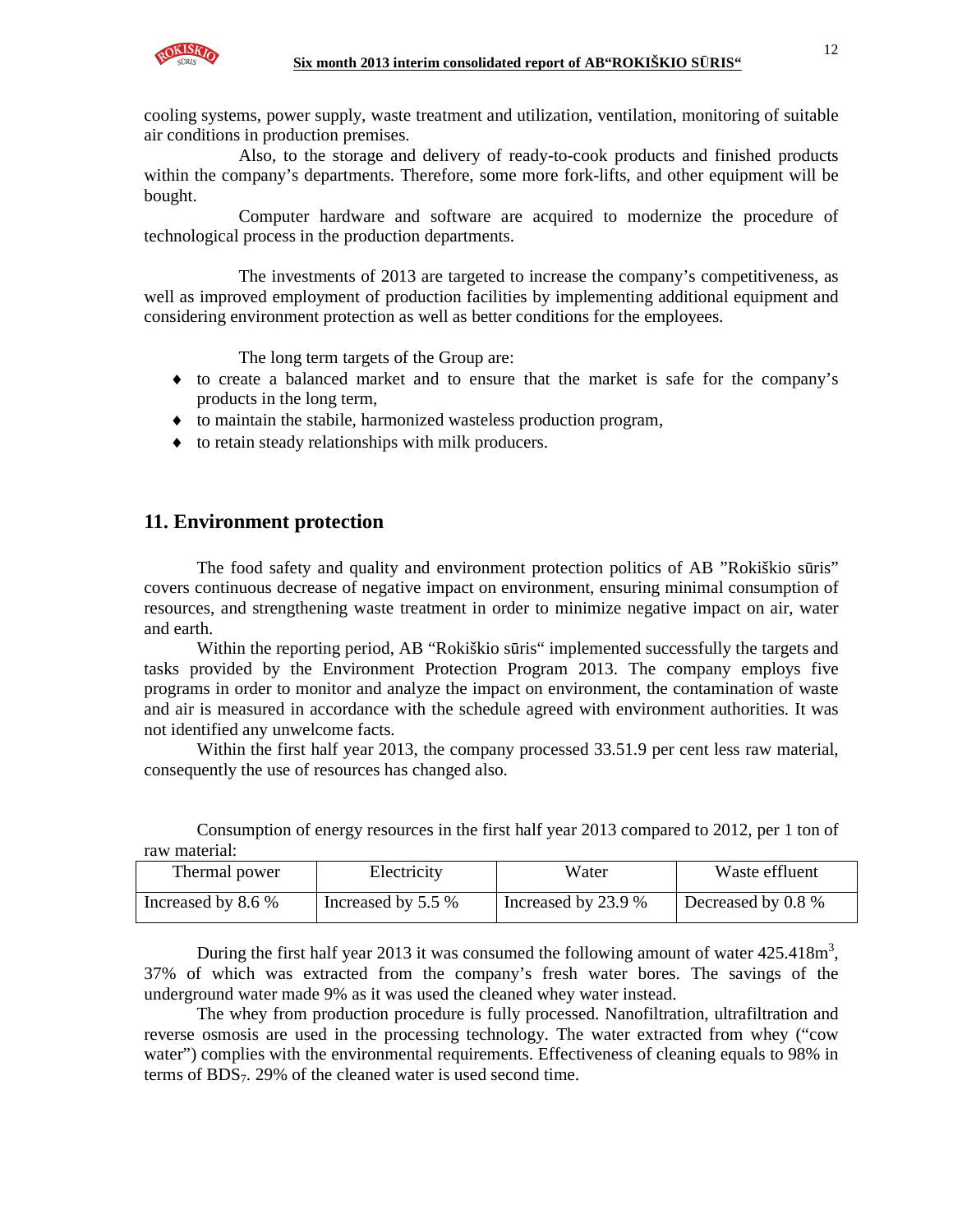

The waste is treated by the internal waste water treatment plant with nitrification and dinitrification, as well as chemical discharge of phosphorus. The effectiveness of cleaning amounts to 98-99 % in accordance with the controlled parameters.

A part of waste which increased due to the higher production in 2013, is handled by UAB "Rokiškio vandenys", it amounts to 21.2% of total waste. The amount of discharged contaminants with the waste in accordance with  $BDS<sub>7</sub>$  is equal to 0.62 kg/ ton of raw material.

AB "Rokiškio sūris" exploits 294 vehicles. 29% of which complies with the requirements set by Euro 4 or 5, 19% complies with Euro 3, and 4.4% with Euro 2 and 1. The average age of the used vehicles is 9.9 years. 67% of the vehicles run on diesel, 3% on oil gas, and 30% on petrol.

The comprised waste (both hazardous and non-hazardous) is handled by UAB "Rokiškio komunalininkas". In the first half year 2013, it was 211.6 t of household waste, 4.39 t of hazardous waste, and 3621 t of sludge from waste water treatment plant was used for soil fertilization. It was collected the secondary waste as follows: paper and carton 16 t, plastics 22 t, metal 5 t, tires 5 t.

AB "Rokiškio sūris" received a Licence for integrated prevention and control of pollution (TIPK), which was renewed on  $28<sup>th</sup>$  December 2009 and corrected on  $1<sup>st</sup>$  July 2011.

## **13. Procedure for amendments of the Articles of association**

Pursuing the Articles of Association of AB "Rokiškio sūris", the Articles may be exclusively changed by the general meeting of shareholders, except the cases provided by the Law on joint stock companies of the Republic of Lithuania. To accept the decision changing the Articles of Association, it is needed 2/3 of votes of total participants in general meeting of shareholders.

#### **14. Management bodies of the issuer**

In accordance with the Articles of Association of AB "Rokiškio sūris", the managing bodies of the company are as follows: General shareholders' meeting, the Board of Directors and the Chief Executive Officer.

The competence and procedure of announcement applied to the general shareholders' meeting complies with the competence and procedure of announcement applied to the general shareholders' meeting established by the Law on Joint Stock Companies.

The Board of Directors is a collegial management body comprised of 5 (five) members. The Board members are elected and recalled by the general shareholders' meeting pursuing the procedure set by the Law on Joint Stock Companies.

The Chief Executive Officer is a one-man management body who organizes everyday activities of the company, discusses and solves the company's long term strategic objectives as well as issues of business plans. Within relationship between the company and other persons, the Chief Executive Officer acts determinatively on behalf of the company.

The 17<sup>th</sup> July 2012 extraordinary general meeting of shareholders of AB "Rokiškio sūris" elected a new Board of Directors of AB "Rokiškio sūris". In accordance with the new approved wording of the Articles of Association of AB "Rokiškio sūris" (the new Articles of Association of AB "Rokiškio sūris" was registered in the Registry of Legal Entities on  $27<sup>th</sup>$  July 2012) the Board of Directors consists of 5 members.

The  $17<sup>th</sup>$  July 2012 extraordinary general meeting of shareholders of AB "Rokiškio sūris" elected a new Board of Directors of AB "Rokiškio sūris" of 4 members.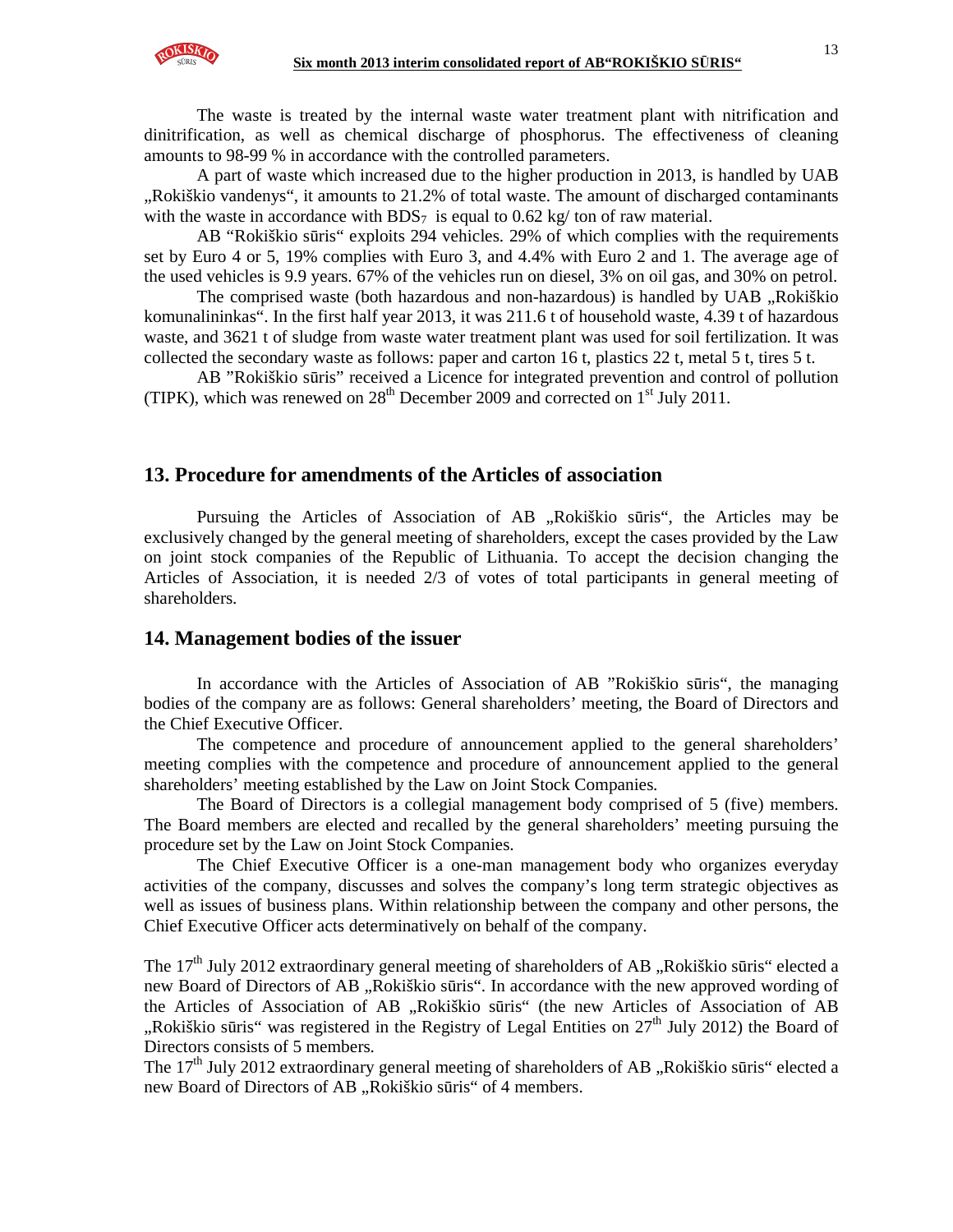

### **Members of the Board of Directors**:

**Dalius Trumpa** – Board Chairman (elected on  $17<sup>th</sup>$  July 2012). Owns 1,002,697 ordinary registered shares. i.e. 2.80% of the Authorized capital and 2.86% of votes of AB "Rokiškio sūris". Education – university degree. Works for the company since 1991. As from 2002 in the capacity of production director. As from 2007 appointed a deputy director. Also the director of UAB Rokiskio pienas from 2007.

Participation in the activities of other companies:

Shareholder of UAB" Pieno pramonės investicijų valdymas", having 3,91 % of the company's shares and votes;

Chief executive officer of a subsidiary UAB "Rokiškio pienas", having no shares;

Chief executive officer of a subsidiary UAB "Rokiškio pieno gamyba", having no shares;

Director of UAB "Rokvalda", having 100% of shares and votes;

**Antanas Kavaliauskas** - Deputy Chairman (elected on  $17<sup>th</sup>$  July 2012), the Chief Financial Officer of AB "Rokiškio sūris", having no ownership of AB "Rokiškio sūris".

Works for the company since 2002 in the capacity of finance director. Education – university degree. In 1997, obtained a master degree of finance management in Kaunas technology university. As from 2002, a certified member of international accountants association ACCA. Participation in the activities of other companies:

Shareholder of UAB "Pieno pramonės investicijų valdymas" owning 3,91% of shares of UAB" Pieno pramonės investicijų valdymas".

Board Chairman of Latvian company SIA Jekabpils piena kombinats, having no shares;

Director of Lithuanian dairy association "Pieno centras", having no shares.

**Ramūnas Vanagas -** Board member (elected on 17<sup>th</sup> July 2012), Development Director of AB "Rokiškio sūris", having no ownership of shares of AB "Rokiškio sūris".

Education – university degree. Works for the company since 2005 in the capacity of business development director.

Participation in the activities of other companies:

Shareholder of UAB "Pieno pramonės investicijų valdymas", having 3,91 % of the company's shares and votes.

**Darius Norkus - Board member, (elected on 17<sup>th</sup> July 2012), Sales and Marketing director of AB** "Rokiškio sūris", having no shares of the company.

Education – university degree. Works for the company since 2001 in the capacity of the sales and marketing director.

Participation in the activities of other companies:

Shareholder of UAB "Pieno pramonės investicijų valdymas", having 3,91 % of the company's shares and votes;

Cadence period of the Board of Directors is 4 years. The cadence ends on  $17<sup>th</sup>$  July 2016.

## **Manager of the Company:**

The Chief Executive Officer is a one-man management body who organizes everyday activities of the company, discusses and solves the company's long term strategic objectives as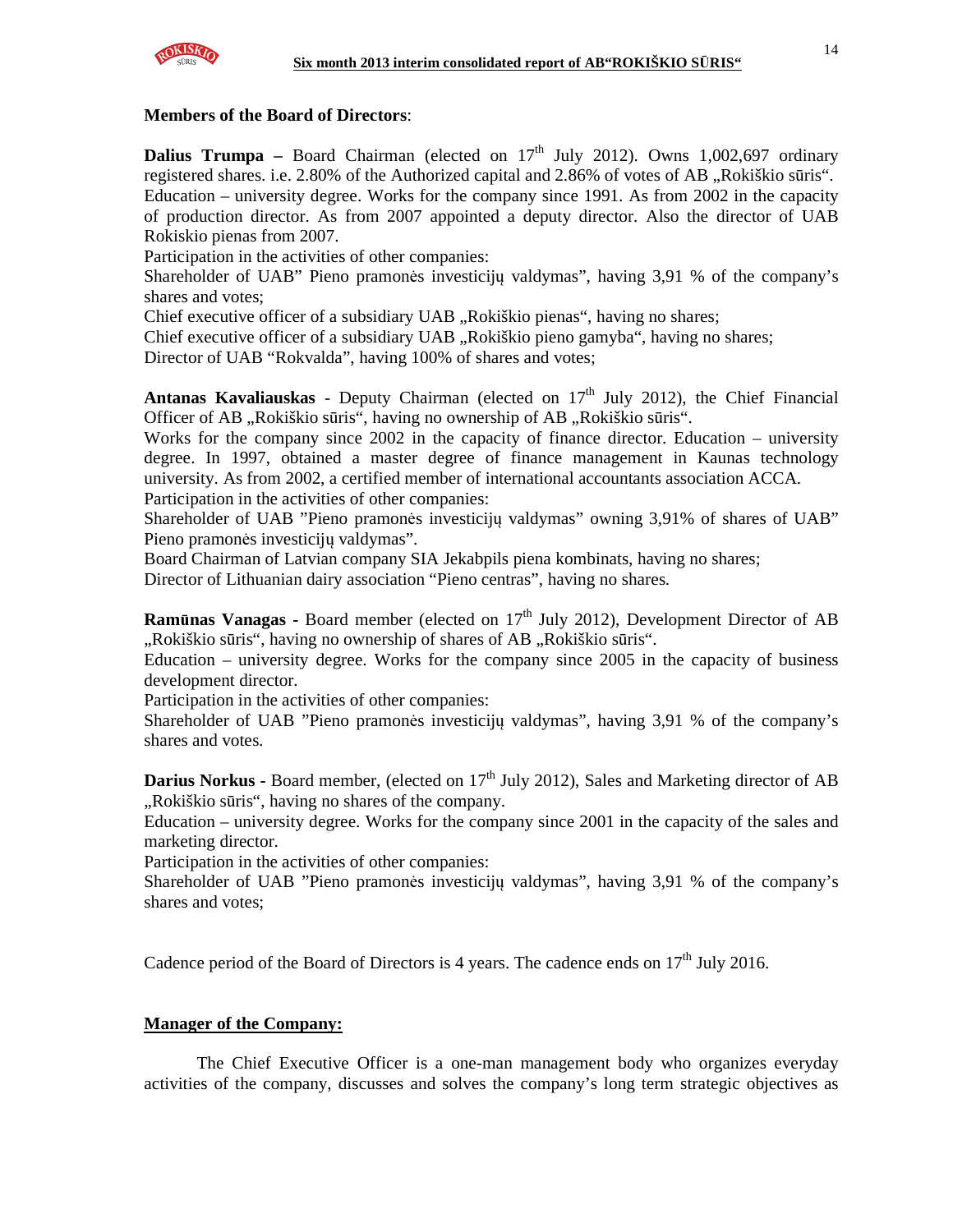

well as issues of business plans. Within relationship between the company and other persons, the Chief Executive Officer acts determinatively on behalf of the company.

### **Information on the company's manager (director):**

## **The CEO of the Company:**

Antanas Trumpa owning 8,240,053 ordinary registered shares of AB "Rokiškio sūris", i.e. 22.97% of the authorized capital of AB "Rokiškio sūris" and 23.50% of votes.

Education – university degree. Works for the company as from 1966. In 1979, prepared a dissertation "Organizing the work of vacuum aparatus" in Kaunas Politechnical Institute, consequently on 12th October 1994 was granted a doctor degree by Lithuanian Science Council. Participation in the activities of other companies:

Shareholder of UAB "Pieno pramonės investicijų valdymas" with 6,758, i.e. 67.04% of the shares and votes of UAB" Pieno pramonės investicijų valdymas".

#### **Information on the company's finance director:**

#### **Chief Financial Officer Antanas Kavaliauskas**

For more information about the Chief Financial Officer see point 14 as per information about the management bodies.

## **15. Management structure and Employees**

AB "Rokiškio sūris" Group's (hereinafter The Group) management structure is formed in line with the key functions such as Sales, Production, Finance management, Milk procurement, Logistics, Central services, and Development.

In accordance with the corporate strategy approved by the Board of Directors the Company's key operational targets cover all functional areas such as finance, marketing, procurement, production and control of human resources and their achievements. In order to reach the set targets the company has established an internal control system as well as the Audit Committee. The main functions include analyzing and evaluation, also providing recommendations for improvement of the Company's operational performance. The findings of Audit Committee are presented to the Company's management, and an action plan is prepared accordingly in order to eliminate identified weaknesses. The Company's accounting and financial reports are made in accordance with the International Accounting Standards applied in the European Union.

The company's Audit Committee is made of 3 members one of which is independent and has at least 5 year experience in accounting. Other members of the Committee also have appropriate experience to perform their duties. The Audit Committee performance includes independent and objective surveillance, review, evaluation and consultation of the company in order to improve procedures and to increase additional value.

The Company's performance is managed and controlled in assistance with the informational technologies. Security of the data on the Company's information system is ensured by document copying.

As of  $30<sup>th</sup>$  June 2013, the average number of the Group's employees was equal to 1,702 (number of employees on the list)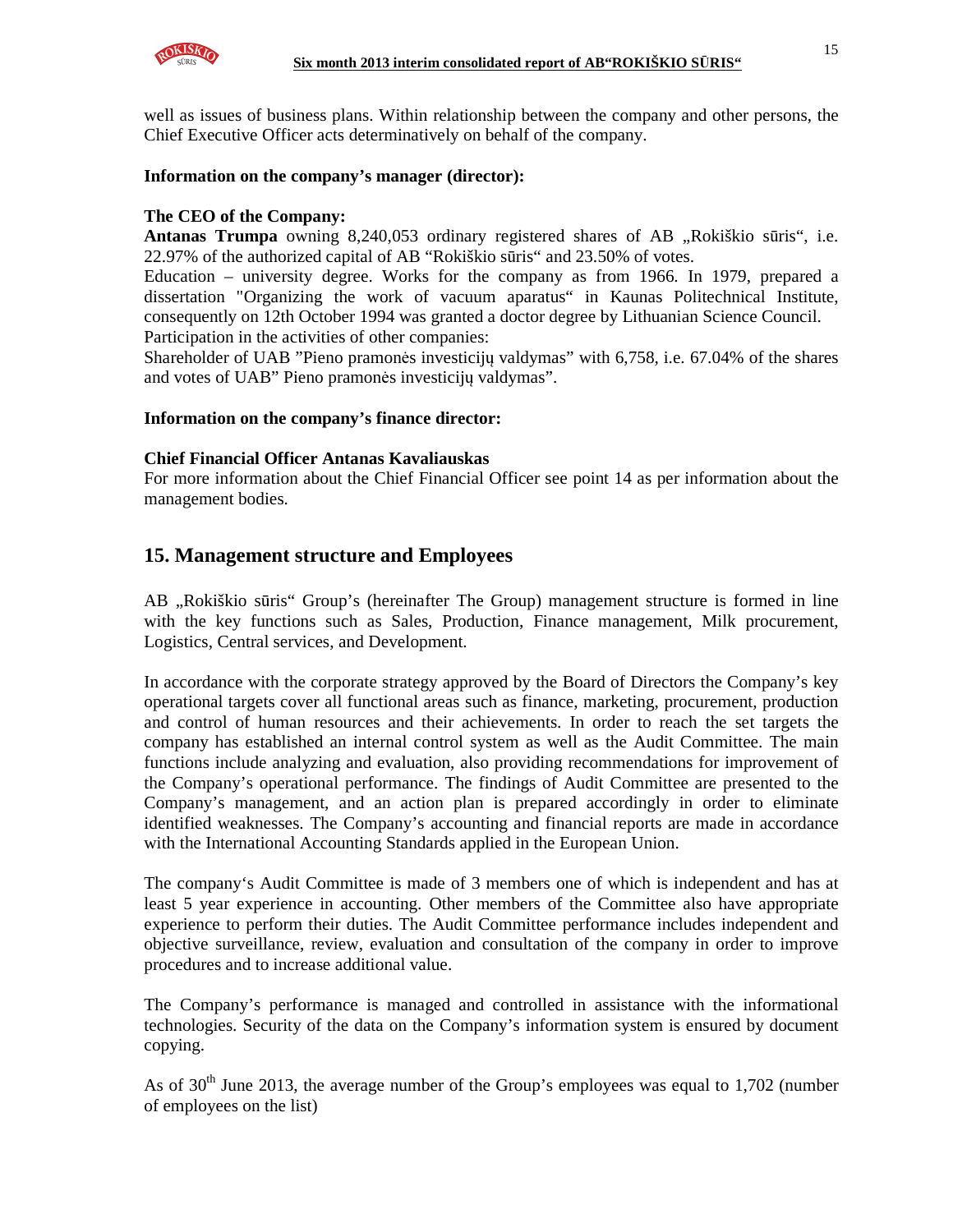

| The table shows average number of employees of Rokiškio sūris group and variation of salaries in |  |  |  |
|--------------------------------------------------------------------------------------------------|--|--|--|
| six months 2013:                                                                                 |  |  |  |

| Average number of employees | 2012.12.31 | 2013.06.30 |
|-----------------------------|------------|------------|
| Total:                      | 1688       | 1702       |
| incl.<br>Managers           | 10         | 10         |
| <b>Specialists</b>          | 313        | 313        |
| Workers                     | 1365       | 1379       |
| Average monthly salary, Lt  | 2437       | 2527       |
| managers                    | 5090       | 5531       |
| specialists                 | 2200       | 2613       |
| workers                     | 2440       | 2489       |

*Education level of the employees working for Rokiskio suris* 

|                        | 2012.12.31<br>2013.06.30 |     |
|------------------------|--------------------------|-----|
| <b>Education</b>       |                          |     |
| University degree      | 160                      | 160 |
| Special education      | 780                      | 785 |
| High school            | 716                      | 727 |
| Unfinished high school | 32                       |     |

The company has a practice of a corporate contracting with employees, and also there is work trade union of AB "Rokiškio sūris".

## **16. Up-to-date information on the publicly announced data**

1. On 25 February 2013, amendment to the credit agreement was signed with the bank in relation to the extension of the repayment term of overdraft (LTL 2m) until 31 January 2014, and the extension of the repayment term of credit limit (EUR 18m) until 15 February 2014. The total credit limit is LTL 64,150 thousand, with no repricing of interest rates.

2. On 28 February 2013, the shareholder adopted Decision No. 18 to initiate the reorganisation of the Company Rokiškio Pienas UAB by way of unbundling (and approve the drafting of unbundling terms and conditions), whereby a part will be separated from the Company Rokiškio Pienas UAB, which will continue milk product distribution activities, and on the basis of assets, rights and obligations attributed to that part, a new company with the same legal status will be established – Rokiškio Pieno Gamyba UAB – which will basically be engaged in milk product production activities.

3. The 28<sup>th</sup> February 2013 Board of Directors of AB Rokiskio suris resolved to reorganize the daughter company UAB Rokiskio pienas in the manner of segregation of the company's long term assets and establishing a new company which would be 100 per cent owned by AB Rokiskio suris. This kind of segregation will not have any significant influence onto the consolidated financial results of the group of AB Rokiskio suris as well as the ownership of the shareholders.

4. On  $29<sup>th</sup>$  April 2013 AB "Rokiskio suris" adopted a resolution regarding implementation of separation of UAB  $\alpha$ Rokiskio pienas" – approved the separation conditions of UAB  $\alpha$ Rokiskio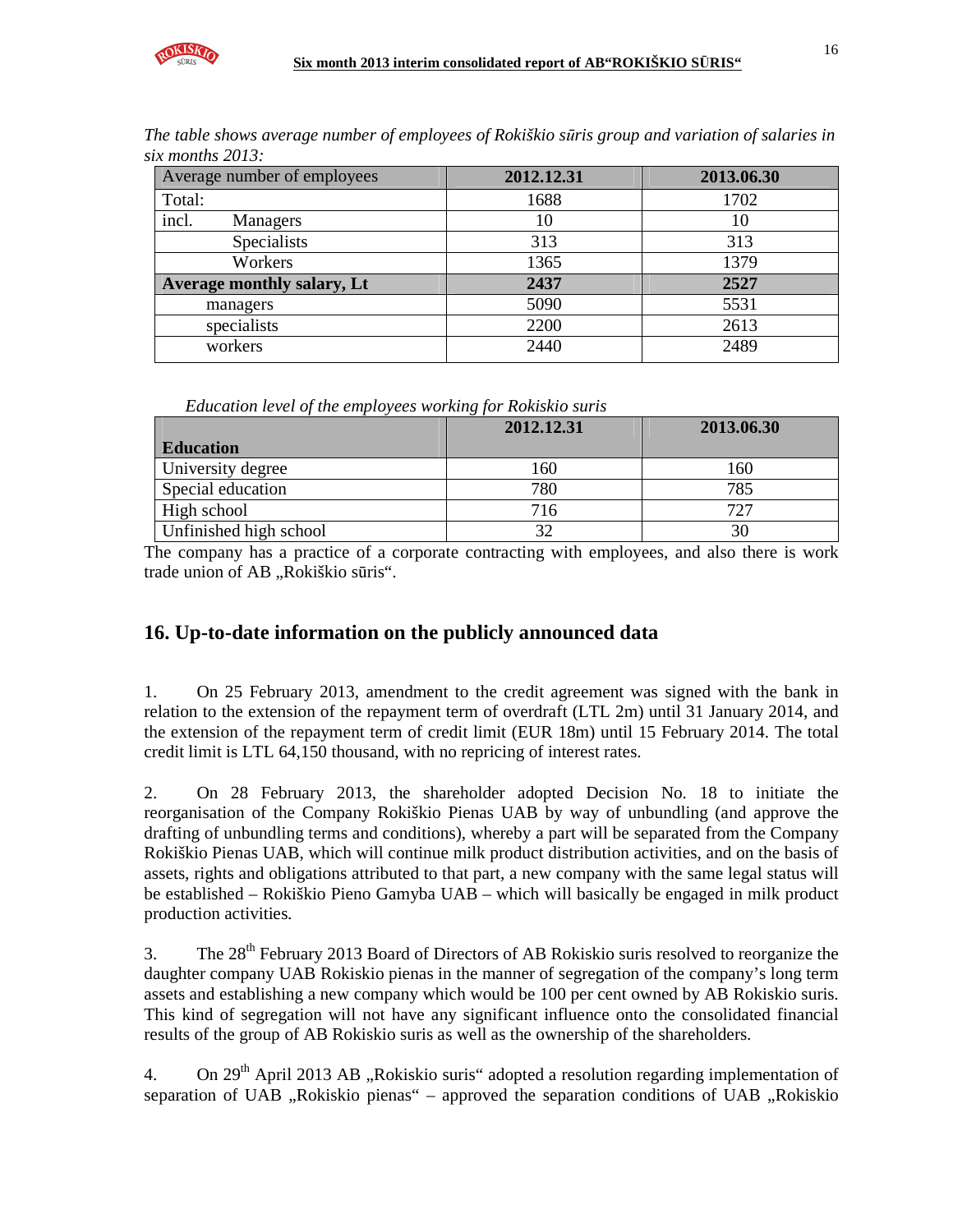

pienas" and approved the articles of association of UAB "Rokiskio pienas" who is continuing its operations after separation and a newly established UAB "Rokiskio pieno gamyba".

5. On  $2<sup>nd</sup>$  May 2013, following the separation procedure of Rokiskio pienas UAB, the Articles of Association of Rokiskio pieno gamyba UAB were registered in the Registry of Legal Entities. Rokiskio suris AB is a holder of 100 per cent of the shares of both companies.

6. On  $26<sup>th</sup>$  April 2013 there was an ordinary general meeting of shareholders of AB Rokiskio suris.

The following resolutions were approved:

Auditor's findings regarding the consolidated financial reports and annual report. Resolution:

To endorse the auditor's report.

The Audit Committee report. Resolution: To endorse the report of the Audit Committee.

The Company's annual report for the year 2012.

Debriefed with the annual report of AB "Rokiškio sūris" for the year 2012 which was reviewed by the auditors and approved by the Board of Directors.

Approval of the company's consolidated financial accounting for the year 2012. Resolution:

To approve the consolidated financial reports for the year 2012.

Allocation of the Company's profit of 2012.

Resolution:

To approve allocation of the Company's profit (loss) of 2012.

|     | Title                                                      | thou LTL | thou EUR |
|-----|------------------------------------------------------------|----------|----------|
|     | Non-distributable profit (loss) at beginning of year       | 74,045   | 21,445   |
| 2.  | Approved by shareholders dividends related to the year     | (3,507)  | (1,016)  |
|     | 2011                                                       |          |          |
| 3.  | Transfers to reserves provided by law                      | 9,940    | 2,879    |
| 4.  | Non-distributable profit (loss) at beginning of year after | 80,478   | 23,308   |
|     | dividend payout and transfer to reserves                   |          |          |
| 5.  | Net profit (loss) of fiscal year                           | 14,320   | 4,147    |
| 6.  | Distributable profit (loss)                                | 94,798   | 27,455   |
| 7.  | Profit share for mandatory reserve                         |          |          |
| 8.  | Profit share for other reserves                            |          |          |
| 9.  | Profit share for dividend payout                           | (3,507)  | (1,016)  |
| 10. | Profit share for annual payments (tantiemes) to the        | 1,168    | 338      |
|     | Board of Directors, employee bonuses and other             |          |          |
| 11. | Non-distributable profit (loss) at end of year transferred | 91,291   | 26,439   |
|     | to the next fiscal year                                    |          |          |

 $1$  Distributed the profit earned until 2009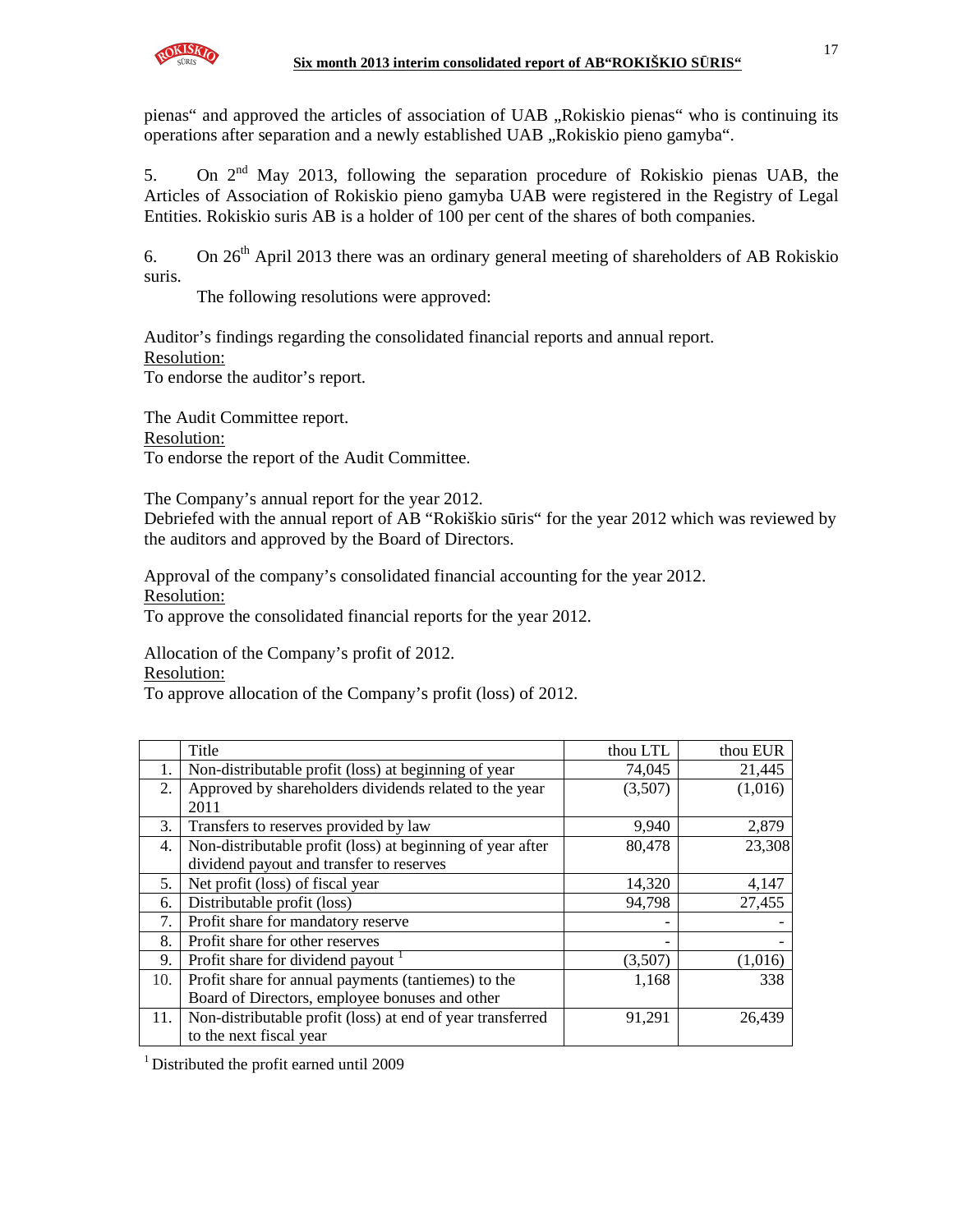Allotted for the dividends related to 2012 – LTL 3,506,588 (EUR 1,015,578), i.e. LTL 0.10 (EUR 0.029) per share (before taxes).

The Law on Companies of the Republic of Lithuania provides that dividends shall be paid to the shareholders who at the end of the tenth business day following the Annual General Meeting that adopts a decision on dividend payment (rights accounting day) will be on the Shareholders' List of the Company, i.e. the shareholders of AB Rokiskio suris on 13 May 2013.

Following Lithuanian laws dividends paid to natural persons-residents of the Republic of Lithuania and natural persons-residents of foreign countries are subject to withholding Personal income tax of 20 per cent. Dividends paid to legal entities of the Republic of Lithuania and legal entities-residents of foreign countries are subject to withholding Corporate income tax of 15 per cent, unless otherwise provided for by the laws.

Election of the Company's auditor and establishment of payment conditions.

Resolution:

To appoint UAB "PriceWaterhouseCoopers" as an Auditor of JSC Rokiskio suris. The Board of Directors shall establish the fee for the auditor's work. The Company's Chief Executive Officer shall sign a contract with the auditor.

Regarding purchase of own shares.

Resolution:

1) To purchase up to 10 per cent of own shares.

2) Purpose of acquisition of own shares – maintain and increase the price of the company's shares.

3) Period during which the company may purchase own shares - 18 months from the approval of resolution.

4) Maximal purchase price per share set as – EUR 3.475 (LTL 12.00) minimal purchase price per share is set equally to nominal value of share – EUR 0.290 ( LTL 1.00).

5) Minimal sales price per share of the treasury shares is equal to the price at which the shares were purchased.

When selling treasury shares it should be established equal opportunities for all shareholders to acquire the company's shares. Also, it shall be provided the opportunity to annul treasury shares.

6) To authorize the Board of Directors to organize purchase and sales of the own shares, establish an order for purchase and sales of the own shares, as well as their price and number, and also complete all other related actions pursuing the resolutions and requirements of the Law on Joint Stock Companies.

Regarding compounding the reserve to acquire own shares.

Resolution:

Reserve for acquisition of own shares accumulated amounts up to LTL 40,287 thousand (EUR 11,668 thousand).

Election of an independent member of the Audit Committee and establishment of payment conditions.

Resolution:

To elect Kęstutis Kirejevas as an independent member of the Audit Committee.

The Board of Directors shall establish the fee for the auditor's work. The Company's Chief Executive Officer shall sign a contract with the auditor.

Confirmation of members of the Audit Committee.